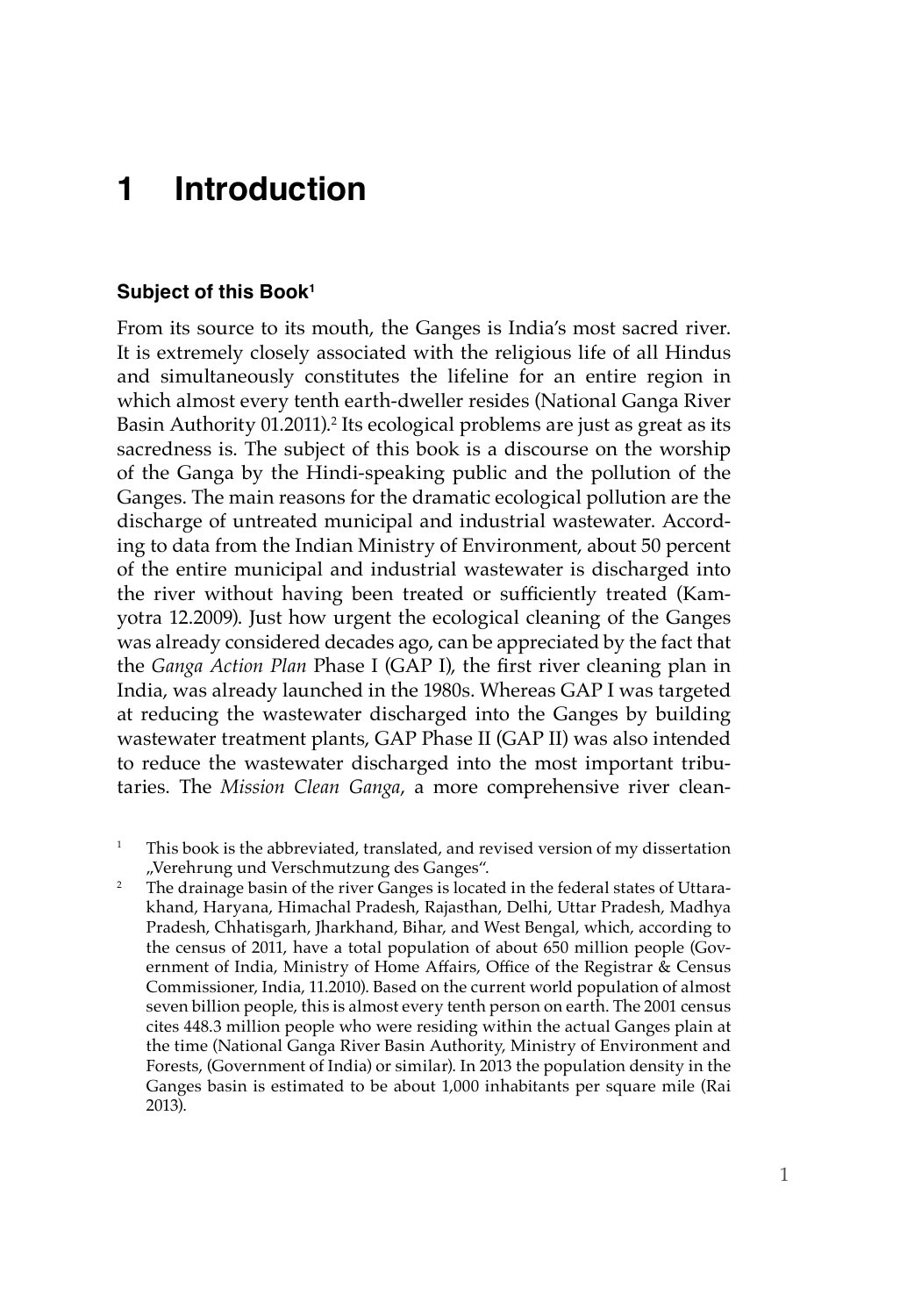ing program, was commenced (on  $5<sup>th</sup>$  of October 2009) after both targets were by no means fully implemented. The World Bank has given a credit of one billion dollars for this project, indicating that *Mission Clean Ganga,* in contrast to the preceding programs, is considered efficient and sustainable.

It had not been possible to make the necessity of this extensive river cleaning program clear to the public within the frameworks of the GAP. The opinions, attitudes, and diverse religious and economic interests of the public are to be collected and taken into consideration in the *Mission Clean Ganga* for the first time*.* One of the goals of this book is also to comprehend the different perspectives on the correlations between the ecological pollution of the Ganges and the religious significance of the Ganga.

The Ganges is namely not merely an economically important river, it is simultaneously the earthly existence of the goddess Ganga. She differs from the other deities in that she is permanently present. She is always accessible. The believers do not need to call her by ritual invocation or thank and take leave of her in other rituals (Gutschow/ Michaels 1993:48).3 Furthermore, she differs from other deities, who have an ambivalent character, being a one-sided, always good, and forgiving mother goddess. The city of Varanasi, with its over one hundred ghats, which the believers use to descend into the holy waters of the Ganga, is particularly sacred. In her water, the people can obtain forgiveness for their sins, a better rebirth, have mystical experiences, or simply find regeneration (Hoffmann 1997:86). The bath in the Ganga, whether as ritual or informal, is the most important manner of obtaining spiritual purity (Hansson 2001:92). Filled in small vessels, the water is transported to Hindus all over the world because it is indispensable for wedding ceremonies and the dedication of temples, images of deities, or houses (Hoffmann 1997:86).

The water of the Ganga accompanies the life of the Hindus from their birth until their death. Every Hindu has the desirable objective of dying in the sacred city of Varanasi. It is of major importance to have one's own dead body burnt at the banks of the Ganga. The ashes are then scattered into the river to purify the human soul. The paramount religious importance of the Ganga has become evident to the entire

<sup>&</sup>quot;She is celestial-unmediated and immediate. Whatever is holy, whatever is mercyful, whatever is utterly auspicious is already there" (Eck 1996:151).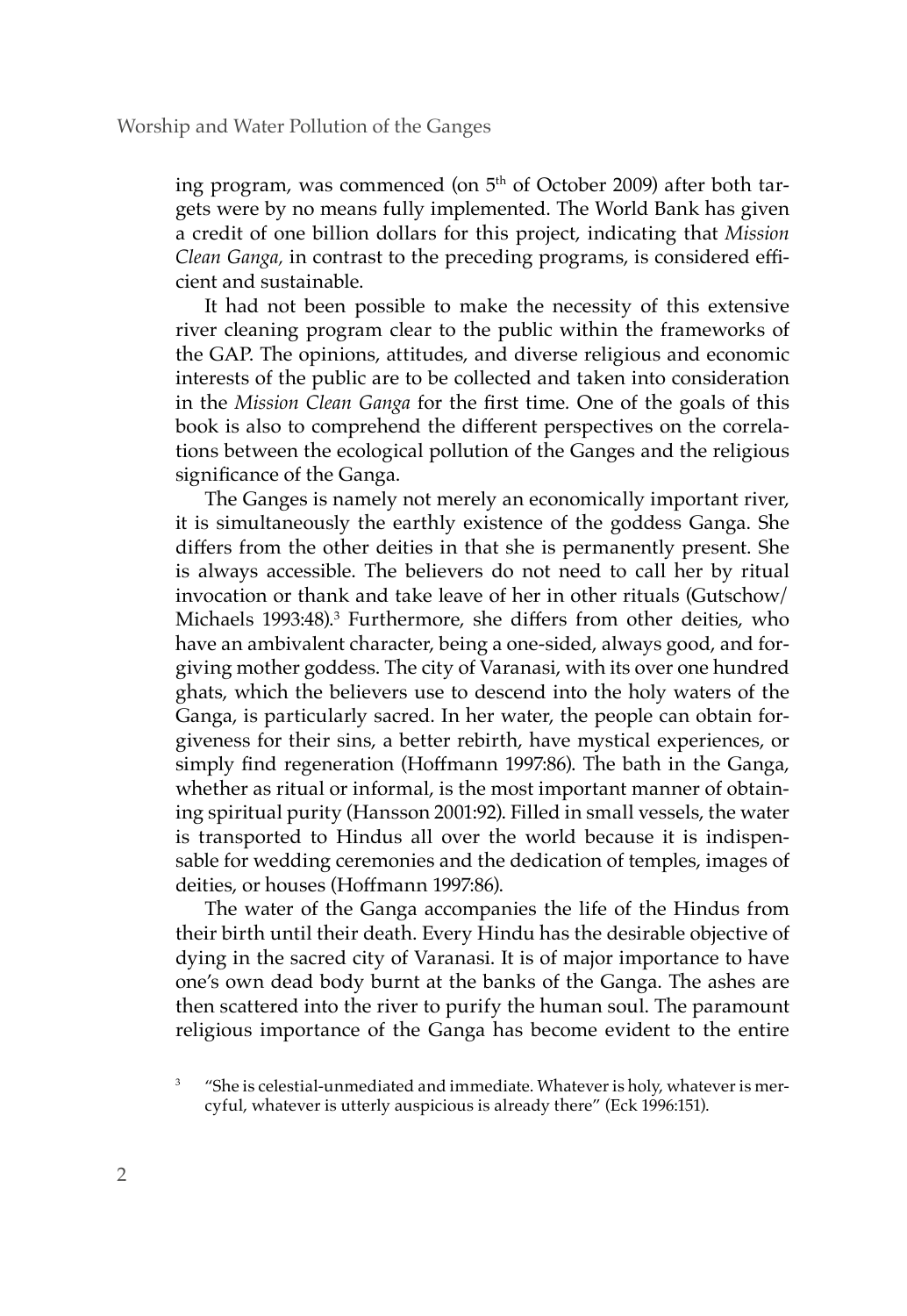world yet again in 2013, because 120 million people (Government of India n.d.) took their sacred baths at *Sangam,* the confluence of the Ganges and the Yamuna in Allahabad, during the *Kumbh Mela*, the festive highlights which take place every 12 years. The water of the Ganga not only serves for ritual bathing, the entire sacred river is a medium of transport for the ashes of the cremated corpses and the annually approximately 45,000 unburned dead bodies (Hoffmann 1997:33). This religious devotion and the ritual use also have a certain ecological impact, which although in the focus of public attention, is – as this book will show – not amongst the primary causes of pollution. The actual ecological impacts on the Ganges River are related to its secular usage. A large fraction of the Indian and Bangladeshi population lives in the drainage basin of the Ganges. Water is withdrawn from the river on a large scale for the immediate provision of the human beings, for the irrigation of agricultural land as well as for the industrial sector. Furthermore, numerous dams take water from the upper reaches of the river to generate electricity for the entire region, thus reducing it into a mere rivulet over long distances. On the other hand, municipal and industrial wastewater, a large fraction of which is untreated, is discharged into this rivulet.

The water quality of Indian rivers is divided into five classes. Many sections of the Ganges only still attain the penultimate class – water class D. This water can no longer be processed so that it is potable, and swimming in it is prohibited. It is merely still suitable as a water source for wild animals, for fish farming, and for agricultural irrigation. In reality, the river water is still used for bathing and processed for drinking purposes, although it cannot be cleaned of all substances hazardous to human health. The negative influences of the wastewater discharge and the dam constructions mutually reinforce each other, thus not only human health but also the existence of the entire sacred river as an ecosystem is highly endangered.

The ecological problems are not restricted to the Ganges but affect almost all Indian rivers, which are in an extremely polluted condition (Ministry of Environment and Forests 03.2011). Environmental protection measures are thus all the more important, particularly in light of the rapidly increasing water shortage throughout India.

The first major river cleaning plan, the *Ganga Action Plan* (Phase I and II), was however basically a failure. The reasons for this failure are diverse. One of them is that violations against the in principle very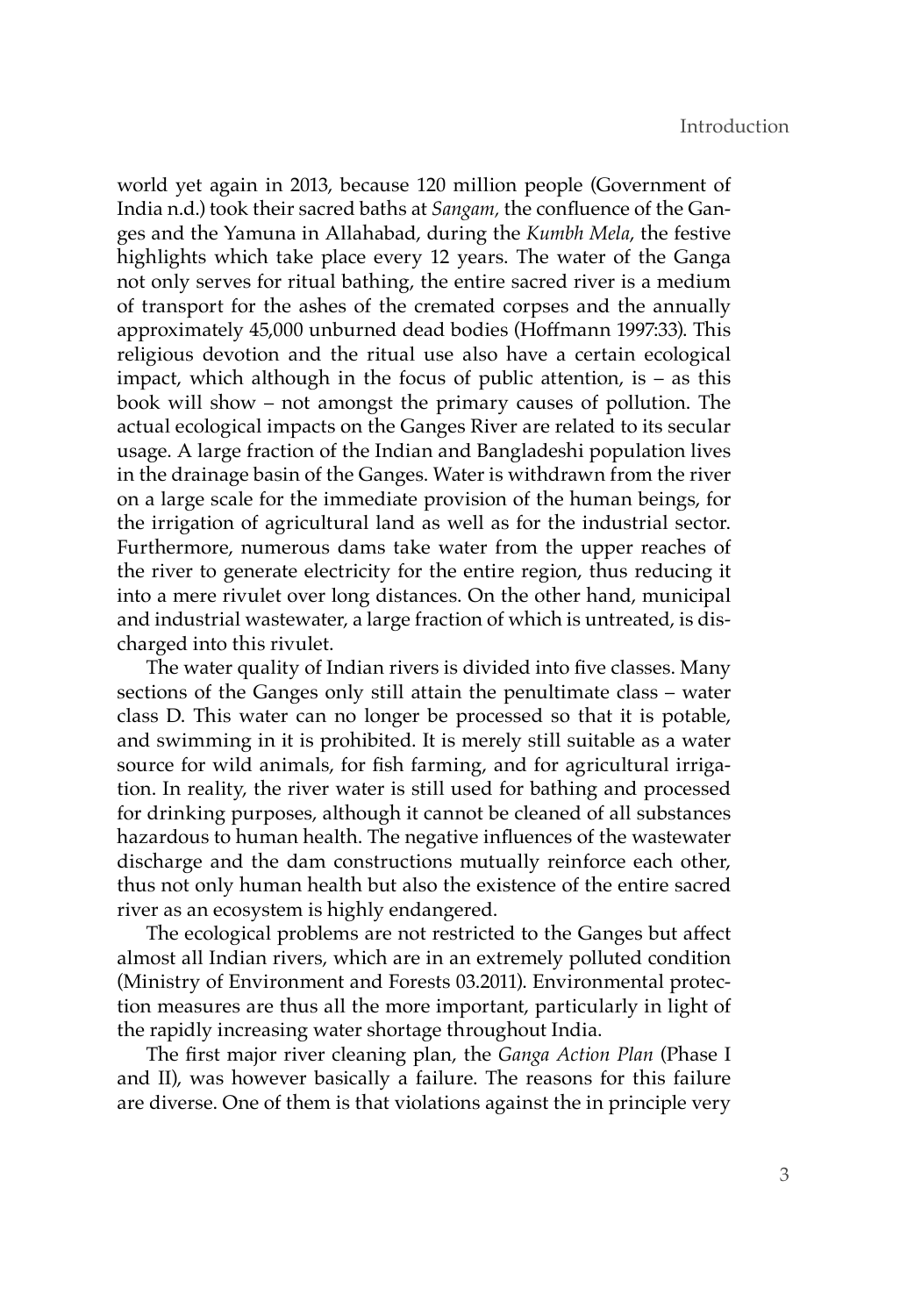good Indian environmental laws are generally not sufficiently penalized. A further reason is that the plan did not take the different perspectives of the river population and its ecological problems or the interests of the diverse professional groups, who are dependent on the river, into consideration. A river cleaning program that incorporates the inhabitants must understand the diverse perspectives of the population and be responsive to these. This study focuses on this question, that is, how the ecological pollution is seen in the eyes of the population. In this connection, the question of the religious dimension of the goddess Ganga concerning the ecological problems of the Ganges River and vice versa, what impacts the ecological problems of the Ganges River have on the belief in the goddess Ganga is important in the religiously-minded society in India. The longest part of the river and the most sacred Hindu places are located on Hindi-speaking territory. The objective of this study is thus to survey and describe the ecological problems of the river and the religious dimensions of the Ganga, as they are present in the awareness of the Hindi-speaking public.

This research objective gradually emerged from a personal, amazing question. How can a river that is so sacred be so dreadfully polluted? How can it be that this divine river is so badly treated? Many people who clean the ghats throw the waste they have swept together directly into the river without being aware that they are harming the river in the process. On the contrary, as I learned from them, they do this in the conviction that they are cleaning the river. I only gradually came to understand this paradox. The ghats and the sacred river evidently form a unit in religious consciousness. Cleaning the ghats is an act of worship. However, simultaneously it is not considered an act of polluting the Ganga when the waste is swept into the water. This is indicative of a first still rudimentary consciousness of the need to protect the river. However, this protection is not performed actively, but rather the people are relying on the religious purification capacity and beyond this they rely on the ecological self-purifying ability of the Ganga. For this very reason, the believers are of the opinion that the ecological pollution does not impair the religious purification ability of the Ganga.

This was my first insight into the religious and ecological imaginative world of the people residing along the banks of the sacred river. It led to the question as to how these people perceive the complex interplay of religion and ecology and how the religion of the Ganges and its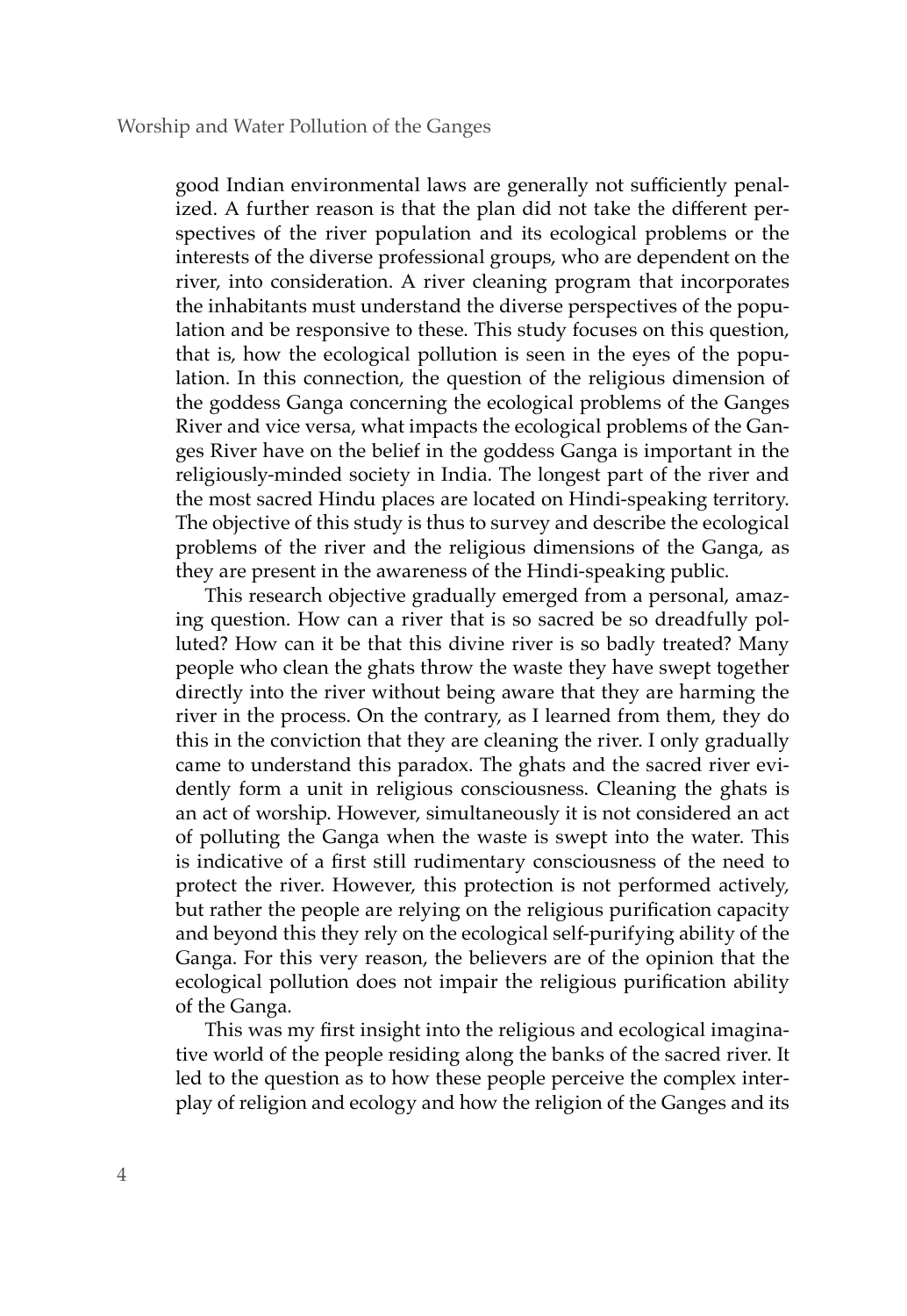pollution are reflected in the public awareness. Here extremely diverse perceptions and imaginations, that are dependent on the religious upbringing, age of the people, their respective education, material interests, and different professional affiliations, collide. Basic questions result in a multi-facetted image. To what extent is there an awareness of the ecological problems of the Ganges River? What role does religion play in the perception of the ecological problems? And, vice versa, what effect does the ecological condition have on the ritual practices and the belief in the goddess Ganga? What are seen as the causes of the ecological pollution? What, in the people's imaginations, constitute the obstacles to effectively overcoming the ecological problems? Are there approaches for overcoming the ecological crisis within the public awareness? Is there a potential for the development of an increasingly productive relationship between ecology and religion?4 Qualitative semi-structured interviews of experts, who know and shape the public awareness result in diverse mosaic stones, from which an image of the crucial condition of the sacred river as seen by the public is compiled. This group of experts includes journalists from daily newspapers, the

<sup>4</sup> I selected Varanasi (Banaras) for the data collection because I was of the opinion that the discussion about the possible interactions between the religious significance and the ecological pollution of the Ganges would be reflected exceptionally clearly in this city that is so very sacred to Hindus.

Varanasi – also called Kashi by believers – is considered the city of light (Hertel/Humes 1998:1). It is closely linked to Shiva and is one of the oldest, permanently inhabited cities in the world (Parry 1994:11). It has been at the centre of the Hindu belief since the 6<sup>th</sup> century B.C. (Eck 2006:21).

Hindus come to Banaras to perform an entire range of lifecycles, but also everyday rites. Death rites are extremely important in this respect (Parry 1994:1). Many elderly people come to Varanasi to die there in special hospices; because everybody who dies there is blessed by Shiva and attains Moksha, that is, his soul finds redemption. A ritual bath in the Ganges in Varanasi is considered particularly purifying and auspicious because the river bends and flows northwards back towards its source for a short period in the city, before recommencing its actual route eastwards (Hertel/Humes 1998:3).

The inhabitants of Varanasi are reminded that they live in a particularly sacred town by the daily purifying baths, the numerous temples, the festivities in which the Ganges plays an important role, the streams of pilgrims, and the large number of rite specialists, features that cannot be overlooked in Varanasi. The discourse about the religious significance of the Ganga and the water pollution of the Ganges – its extent, impact, areas of influence, and facets – is lively and controversial, not only in the vernacular press and newspaper articles but also at the different ghats.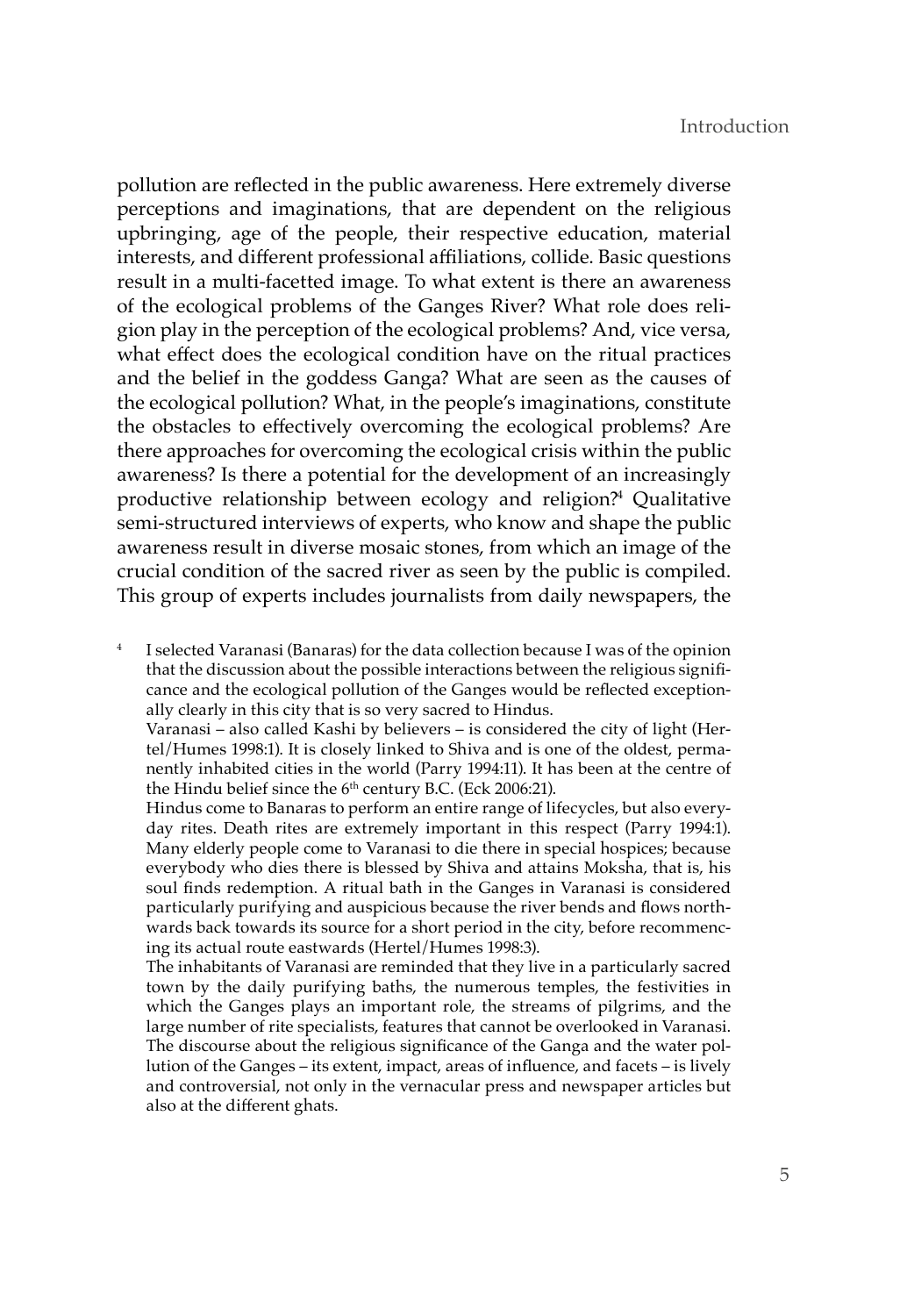nongovernment organizations (NGOs) and experts on rites, professors and representatives of authorities.

Professionally, the journalists must identify the latest trends. On the one hand, they would like to report what their readers think and simultaneously they would like to direct their awareness by publishing their own perception of the causes and impacts of the pollution. The NGO representatives are the people considered most capable of sensitizing the population to the problems of the Ganges. Generally being rites experts, NGO representatives also have a special insight into the relationship between ecology and religion. The professors from the *Banaras Hindu University* (BHU) interviewed supplement the public awareness by their scientific views of the situation of the Ganges. The representatives of the authorities bring an official government view into the overall image but also contribute their personal opinions and solutions to the handling of the problems of the Ganges.

Five topics became apparent from the analysis of the interviews to which all expert groups made relevant contributions. These topics range from the religious dimension of the Ganga, over the water pollution of the Ganges River, their presentation in the media, the issue of corruption in connection with the river cleaning programs, to approaches that should lead to a public change in attitude and thus a productive relationship between religion and ecology. These topics "fuel" the public awareness and the analysis thereof is the objective of this study. The survey is however not based on a purely theological approach. It far more includes biological, nature conservation, and even social aspects as well.

This study thus firstly intends to convey why the efforts to clean the river are repeatedly faced with immense incomprehension by so many Hindus. The Ganges River and Hinduism are so closely linked that a protection without the religious dimension of the river and without the ritual practices of the believers would be completely futile. One may not make the mistake of disregarding the religious and only concentrating on the environmental and nature conservation aspects of the river when one tries to convince the population of the necessity to protect the Ganges. On the other hand, it is decisive for the future of the Ganges River whether the devout Hindus address the issue of ecology.

To date, the believers have reacted to the not to be overlooked pollution of the Ganges by separating the sacred purification capacity from the ecological condition of the water. From a religious perspective, this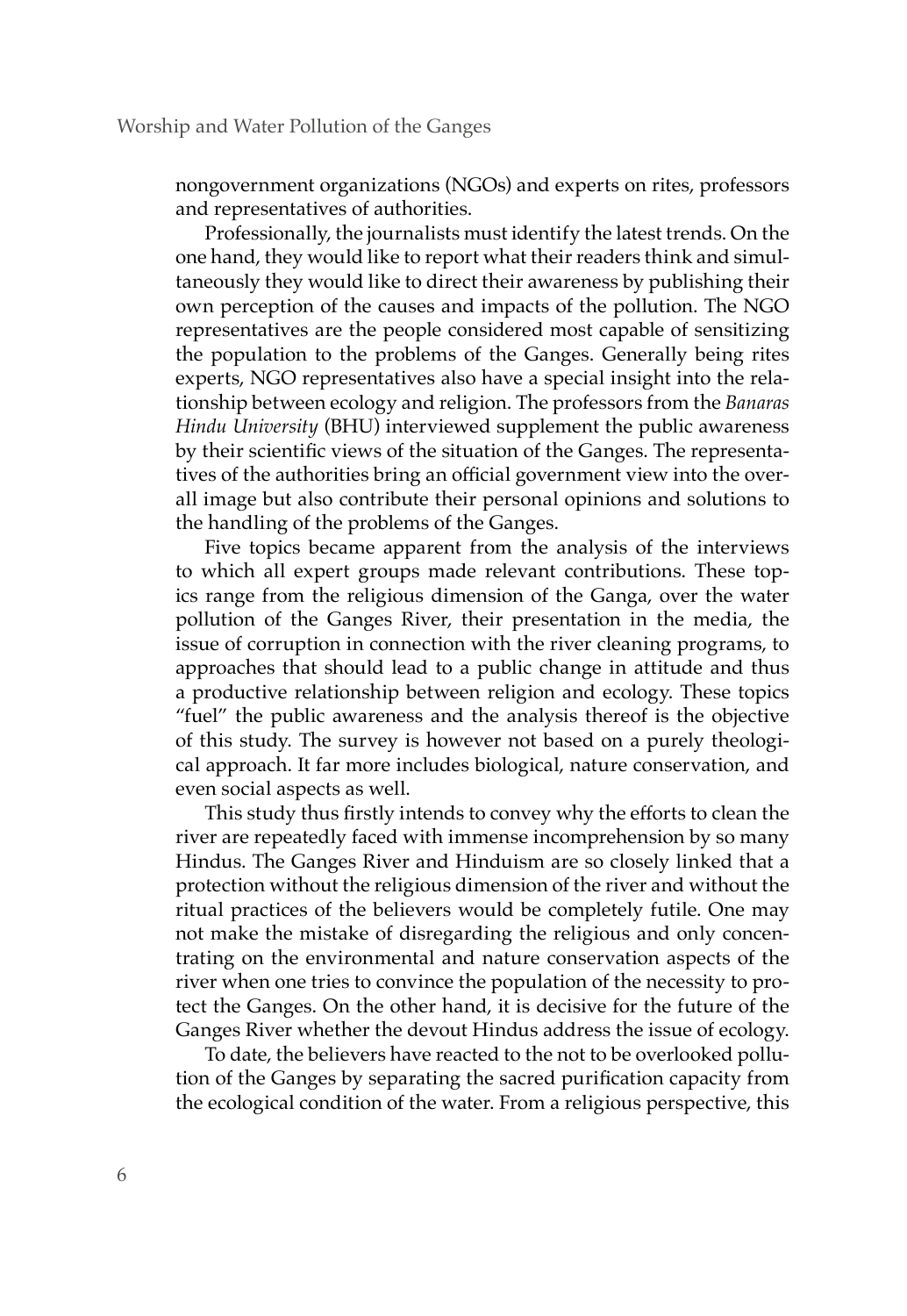separation has contributed to a growing indifference towards the ecological problems of the river. Nevertheless, despite this separation, it remains impossible to renounce the use of polluted water for religious practices. Thus, the polluted water can also not be separated from the goddess. The river and goddess belong together. The goddess suffers from the polluted water; she, the suffering goddess is the river.

Therefore, this book provides information on the ecological and religious education of the population and gives practical examples how religion can be incorporated in environmental protection and nature conservation. The aim of all educational efforts must be to make the habitat river comprehensible as an earthly form of existence of the goddess Ganga and thus worthy of protection for all devout Hindus. It will only be possible to win India's religiously minded people for sustainable environmental protection and nature conservation by integrating the ecological education work with the Hindu cultural and religious traditions.

## **1.1 Theoretical and Methodological Foundations**

#### **Structure of the Book**

This book consists of four parts. The introduction is followed by a section in which the diverse perspectives of the Ganges are elucidated. To obtain as comprehensive an image as possible, perspectives of its mythological significance, its use, its biology, and ecological situation<sup>5</sup>

As far as this chapter is concerned, I would like to point out that it developed from an earlier research work, namely, that, in contrast to my expectations, the Dainik Jagran newspaper makes no biological statements on either zoological, botanical, or ecological aspects. A description of the current species population in the Ganges, which would definitely be within the scope of general biology, is not included in the newspaper. Instead, only the input of pollutants into the ecosystem river is described, albeit with less emphasis being placed on the resultant processes than on the fact that the river is polluted as a result. Further research was now concentrated on determining whether the current ecological situation of the river enables one to describe and make statements on the species population. Thus, I am trying to establish a comprehensive image of the biology of the Ganges.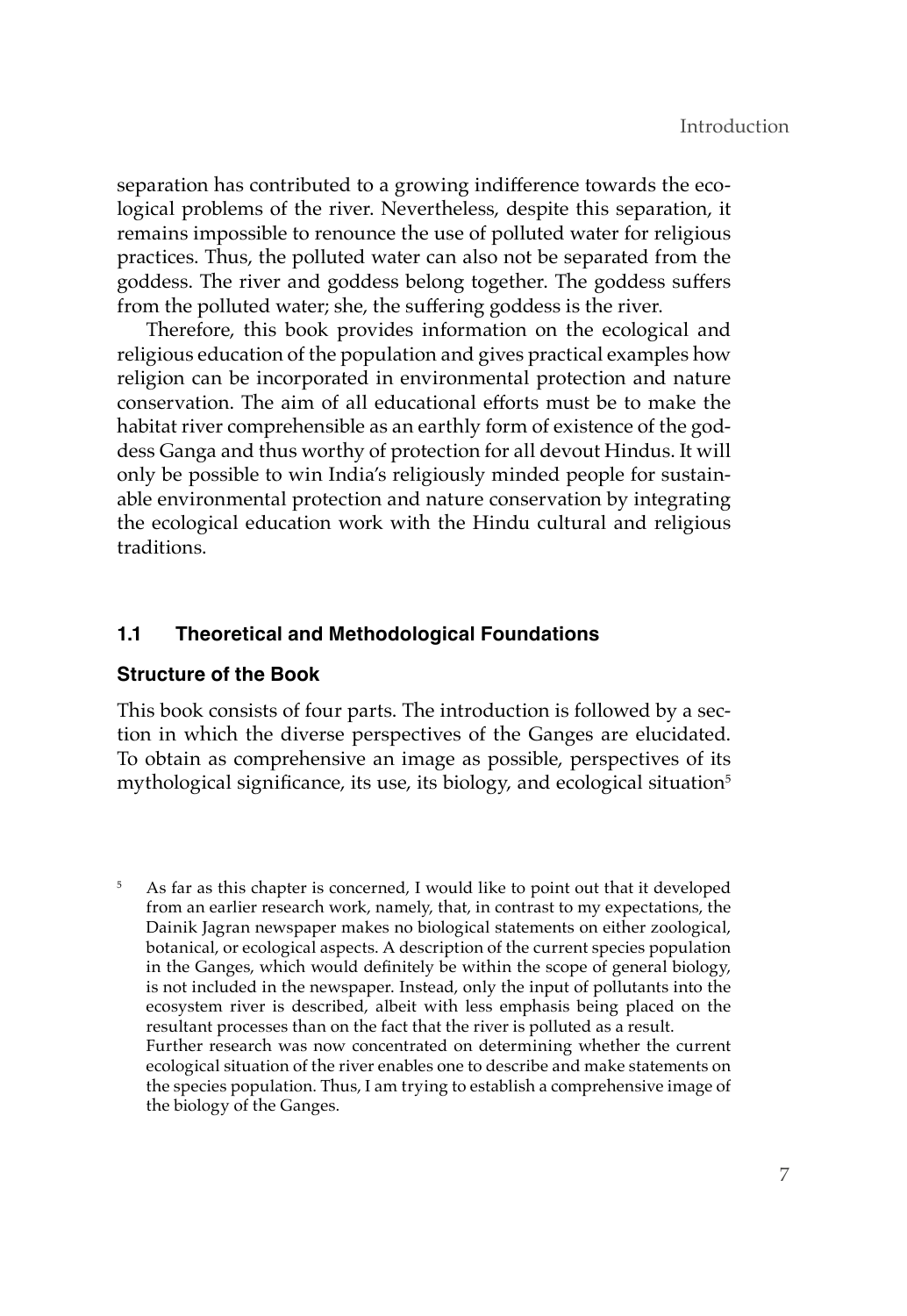as well as its protection are presented.<sup>6</sup> The next section consists of a detailed discussion based on results of the analysis of interviews with four expert groups, namely journalists, representatives of environmental protection movements and rites experts, university professors as well as representatives of authorities. It proved meaningful to combine and compare the analytical results of the four expert groups for the structure of the discussion, and to compare and discuss these with the results of secondary sources. Five main categories were established for this in a synopsis.<sup>7</sup> The book ends with a conclusion of the results and critical perspectives. Before the reference list, there is an appendix listing the names as well as the professions or fields of activity of the interlocutors and three photos.

## **Notes on Transcription, Spelling, and Citation Form**

English and Hindi citations are presented in their original form – Hindi in printed Indic transcription – and German citations have been freely translated. Syntactic and grammatical errors have been neither corrected nor marked to maintain the readability of the quotations.

In continuous text, the words from the Hindi language are in italics and using standard English spelling. Indian and English proper names, city names or words such as "ghat", "Sadhu", "Brahmin", or "karma", which are already in common usage, are in normal print.

The abbreviation BOD (Biological Oxygen Demand) is also retained in the continuous text as my interlocutors also made use of this expres-

The detailed analysis of the interviews is not included in this book. In order to analyse the interviews a number of general categories with different subcategories were developed. Identical or similar statements found within these individual subject areas were analysed for their commonalities. Within some subject areas there were opinions that deviated from the found commonalities, and thus could not be reliably classified. In some cases, the same categories did not evolve in every group. Ultimately, it was however possible to allocate all statements from the interlocutors into categories. It is however not always possible to clearly differentiate between the viewpoints – they often mingle. For example, religious perspectives can also play a role in the presentation of biological facts.

 $7$  These divisions are artificial, thus there is overlapping within the individual points of view. For example, the ecological impact of water pollution also influences the people's religious mentality.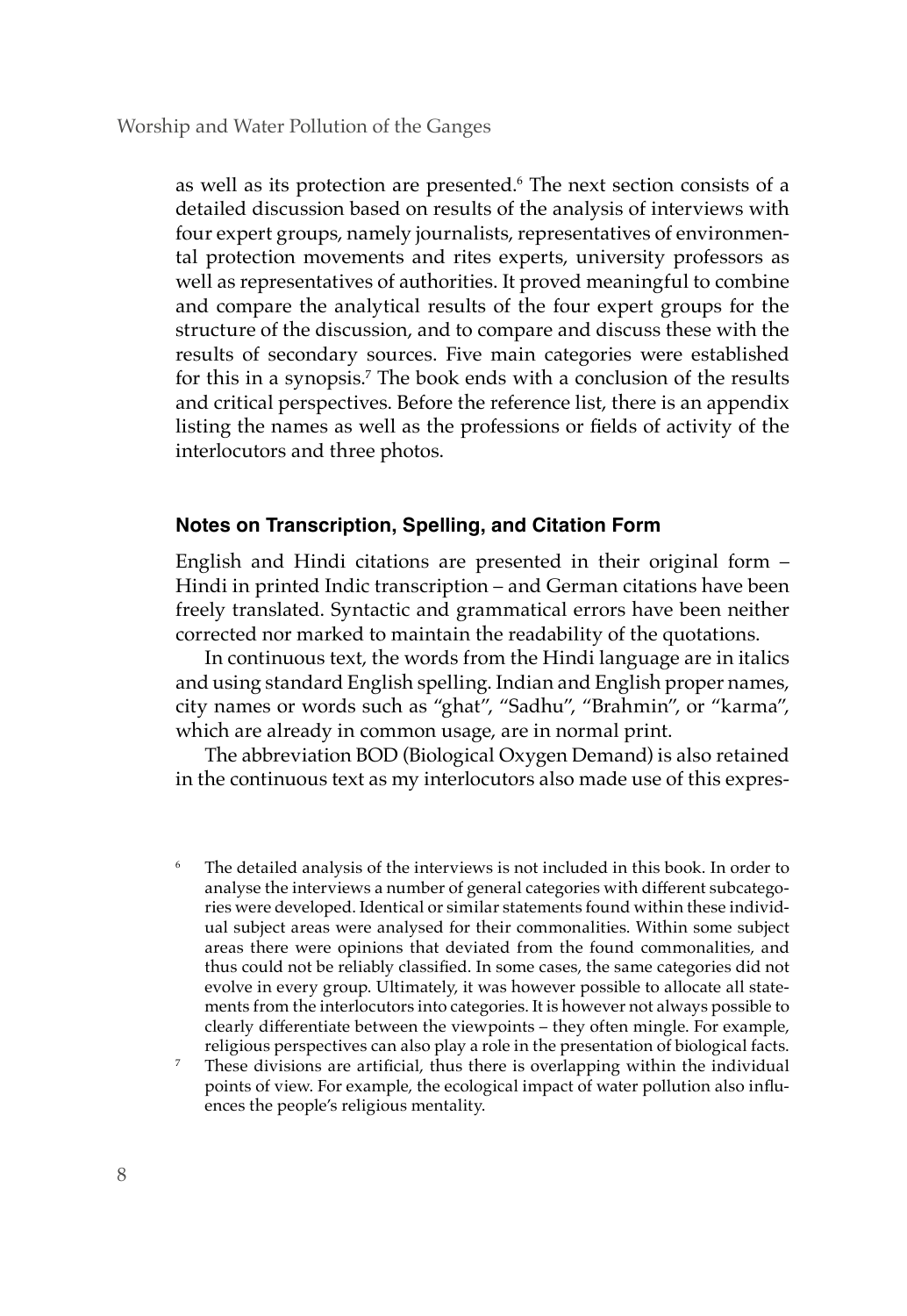sion. Geographic or political data from secondary sources which are outdated are used in the currently correct form.

The city of Varanasi has two further names, Kashi and Banaras.<sup>8</sup> All three names are used as they appear in the secondary sources. The Ganga is feminine in Hindi, Ganges is neutral in English, and masculine in German. In Hindi, the name Ganga refers to the river in its religious and secular sense. In this book, I have used the name Ganges for the river in its secular sense and the name Ganga for the river in its religious and mythological sense. I have placed the definite article before the Ganges when the river is meant from a purely secular point of view.

#### **Methods**

The subject of this study necessitates an interdisciplinary approach, that is a survey from diverse, namely religious, sociopolitical and bio-ecological aspects. I used different types of data to be able to approach the subject in a sophisticated manner. At a theoretical level, I was able to gain most of my background knowledge and technical information from secondary sources and Hindi-language newspaper articles. To keep track of the public discussion in the daily press, I performed a data survey<sup>9</sup> according to the "synthetic week" method, which counteracts natural regularities (Maurer/Reinemann 2006:52),<sup>10</sup> from January 2005 until June 2007. The data in this collection originated from articles on water pollution of the Ganges in its broadest sense published in the newspapers *Dainik Jagran*, *Hindustan*, and *Aaj*. Although the articles were read to obtain accurate information, they did not serve as basis for systematic analysis. These sources supplied extensive background information but little detailed insight into the

<sup>8</sup> There are two spelling versions of Banaras in the secondary sources: "Banaras" and "Benares." In this dissertation, I decided to use the former because it is a close approximation of the Hindi spelling.

The archive in Varanasi, where the data collection was performed, is called Nāgripracāriṇi sabhā. Digital photographs were made of the articles that had the Ganges or the Ganga as its topic on the day of the collection.

 $10$  This procedure was discussed and coordinated with the Forsa Institute for Social Research and Statistical Analysis (Forsa Gesellschaft für Sozialforschung und statistische Analysen).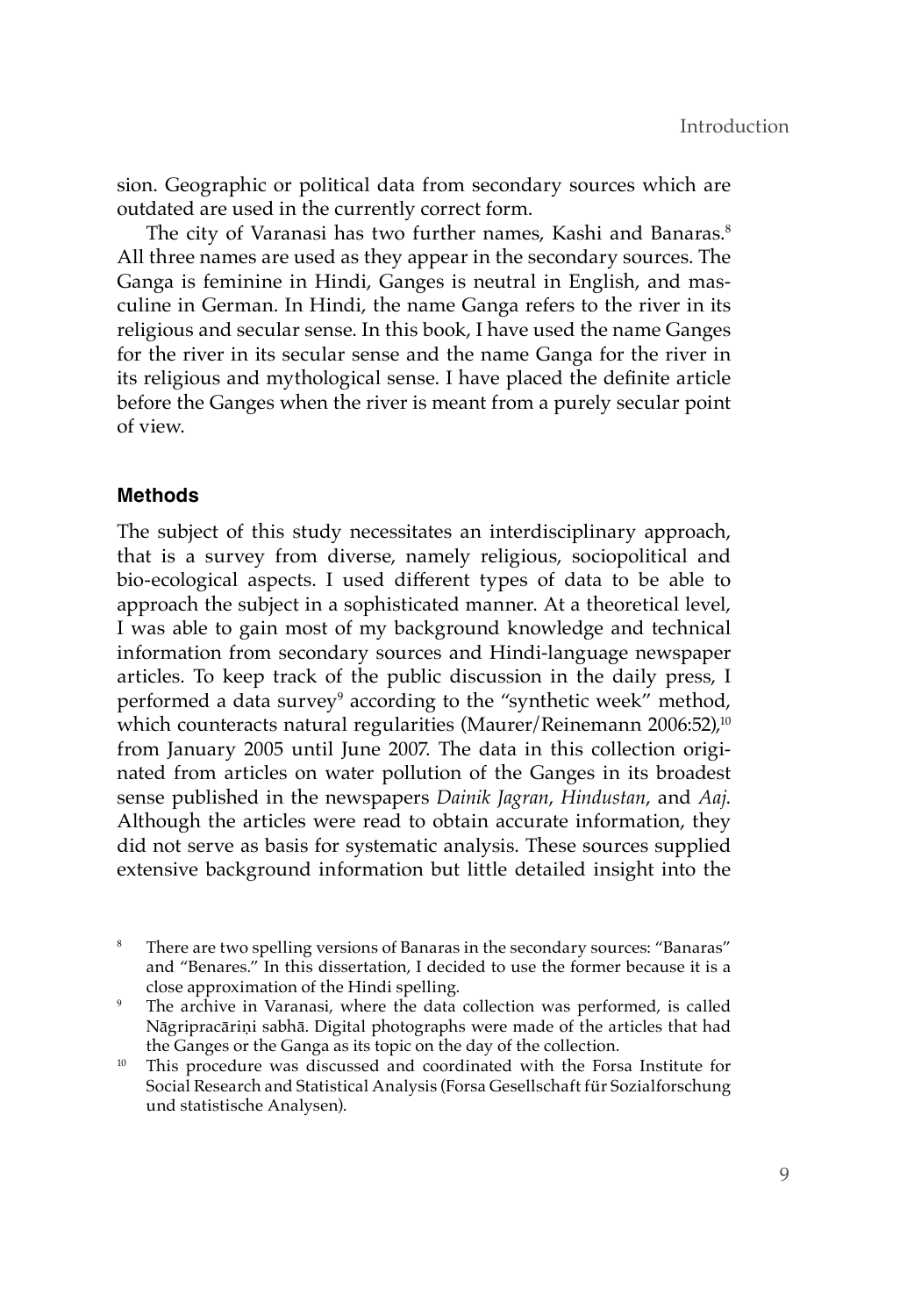worlds of reality and opinions of the population.<sup>11</sup> However, the *Dainik Jagran*, which played a major role as subject of analysis in my earlier research, proved to be a decisive written source for the conception of the interviews with diverse expert groups. Articles in this newspaper that reported on the Ganges were analyzed using the qualitativeheuristic approach, for which I had developed a system of categories that took statements on religious, ecological, social, medical, political, and economic points of view into consideration. The qualitativeheuristic approach, which primarily emphasizes the analysis of similarities, is recommended because it also registers important individual cases, such as absences and latencies as well as singularities (Bonfadelli 2002:54; Maurer/Reinemann 2006:44-45). The results of this study give an insight into further research interests and simultaneously provide the starting point for a series of interview questions.

The interviews with four different target groups led to different data.12 Primarily, I was interested in recording my interlocutors' reactions to water pollution, to understand its influence on their life world and religious imaginative world, and, if possible, to discover starting points for work to improve ecological awareness. The first target group consists of journalist, namely authors of some articles on the Ganges. The second is compiled of religious leaders as well as founders and employees of NGOs who have made it their tasks to clean the river. The third group, the university professors, is preoccupied with water pollution at a scientific level. The fourth group interviewed consists of civil servants employed by the waterboard *Jal Nigam* or the *Pollution Control Board* in Varanasi. This study is based on the research question how the complex interaction of the ecological problems of the Ganges and its religious significance are reflected in the public awareness of the Hindu community in India.

The qualitative social research method was selected to obtain the desired insight into the topic as well as the opinions of these groups

To counteract the risk of presenting a one-dimensional view of the subject by primarily evaluating literature theoretically and academically, it was deemed essential to "look behind the scenes" and study the daily working life over and above the study of the literature.<br><sup>12</sup> It was necessary to extensively comprehend the diverse perceptions of the Gan-

ges of the people from different fields of work and activities as an intermediate goal to be able to answer the research question. Only thereafter, the data could be realistically summarized, analyzed, and evaluated.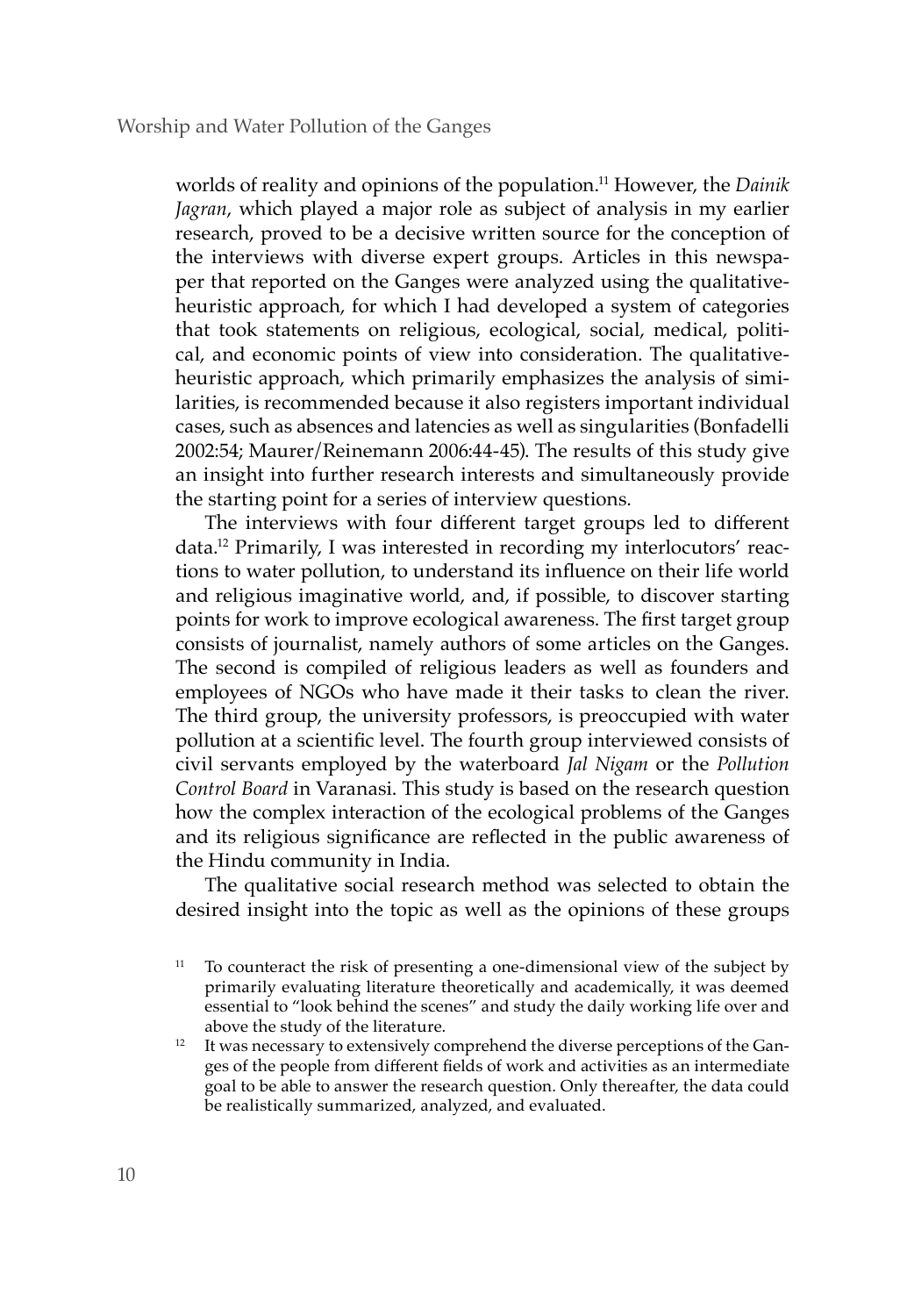because it enables the collection and analysis of personal views, opinions, and perceptions of people who live and work within the specifically to-be-researched environment. It is acknowledged as the most useful research method for obtaining information on private thoughts and opinions, that is, on subjective realities (Fielding 1993:125).13 "Qualitative research takes into account that viewpoints and practices in the field are different because of the different subjective perspectives and social backgrounds related to them." (Flick 2002:14). I selected key questions for my interviews because this form has proved reliable in the reconstruction of subjective perceptions (Flick 2002:31).<sup>14</sup> For this study, qualitative semi-standardized interviews $^{15}$  were held with 26 Indian experts and practitioners whose field of work consists of reporting on the Ganges as well as in the worship, research, and/or pollution abatement of the river.16 Generally, a qualitative interview is hardly or not standardized at all. The formulation of the questions on a defined general topic can be freely selected in the respective interview situation. In a semi-standardized interview, the interviewee has the time and space to think over his opinions and experiences concerning a specific topic and talk about them. The more open the created interview situation is, the greater the possibility the interviewee has of expressing and justifying personal views and experiences in his own words. Thus, the focus of individual answers often lies considerably at the discretion of the respondent. This, under given circumstances, can be

<sup>13</sup> See Flick/Kardoff/Steinke 2003; Lamnek 2005.<br><sup>14</sup> The narrative form of interview according to 5

- The narrative form of interview according to Schütze is too unspecific and too open in view of the questions asked here (Schütze 1983:283-285).
- <sup>15</sup> To be precise, 31 interviews were held because some interviewees were questioned more than once for reasons of time or because additional information in excess of the key questions had to be gathered. There were also cases where a first listening to the statements made in the interviews necessitated explanations that are more precise.<br>Furthermore, I attended an activity of the NGO *Sankat Mochan Foundation* on
- *World Environment Day*, held numerous conversations with people who live in ghats and work, for example, as washers, fishermen, boatmen, priests, and cremators, visited the *Ministry of Environment and Forest*, the *Central Pollution Control Board* as well as the *Centre for Science and Environment* in New Delhi and watched the festivities for *Ganga Dashahara* in Varanasi, to thus gain more insight into the practical side of matters.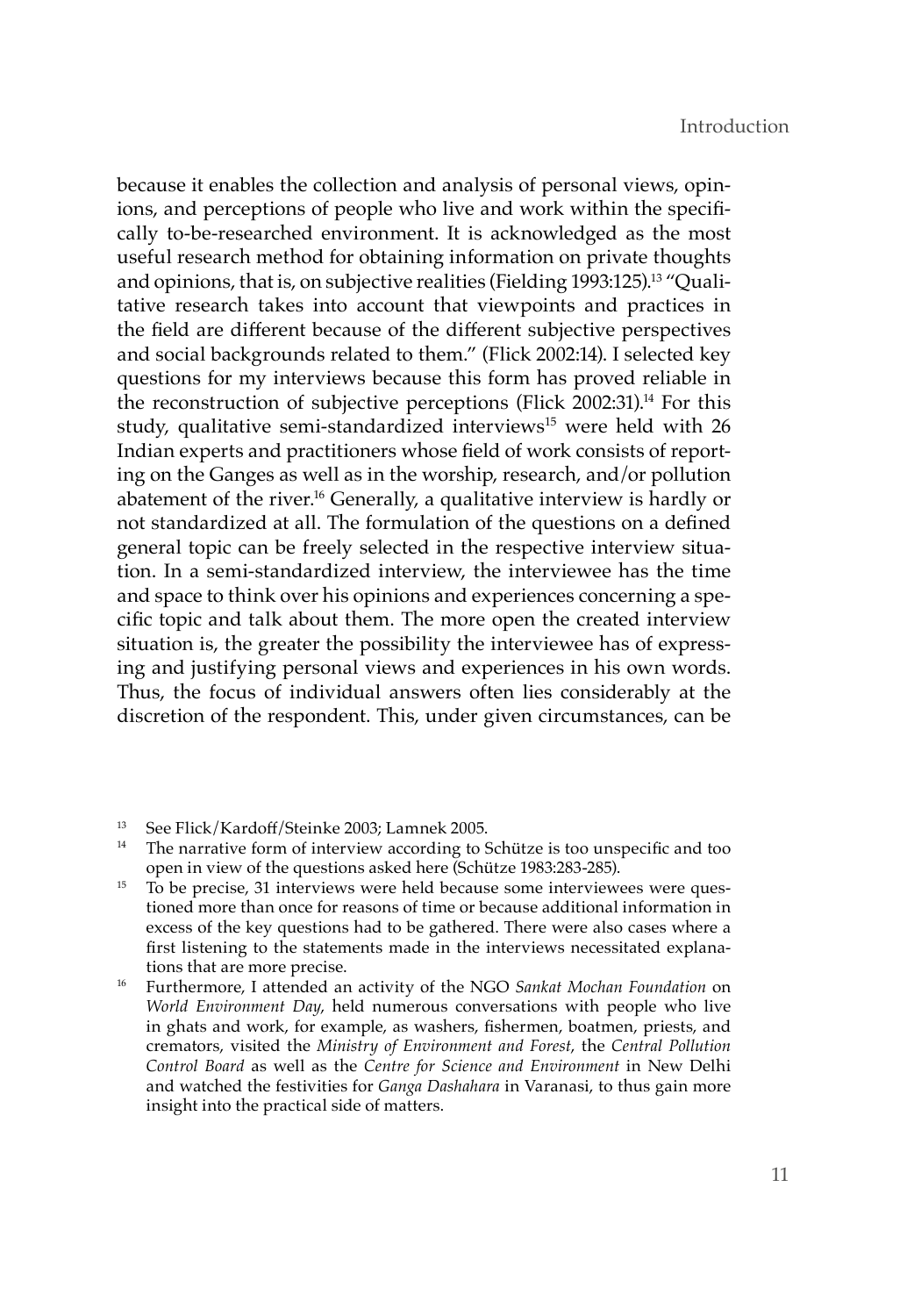important for later interpretations.<sup>17</sup> Semi-standardized interviews are often used to determine a certain degree of comparable data on specific topics from the interviews.18 The interview guideline ensures that the diverse interlocutors express themselves on approximately the same topics, thus facilitating better comparability of the interpretation of the results. This does not however imply that the questions in a qualitative interview need necessarily be identical for all people interviewed (Nohl 2006:21). The purpose of a qualitative interview is rather to understand the perceptions of the people interviewed and to collect data such as feelings, experiences, and personal views to subsequently be able to formulate generalization on the topic being researched. The collection and contrasting of diverse perceptions and experiences makes the research object in its entirety as well as individual processes and relationships easier to comprehend. A further advantage of the qualitative interview is the validity of the material gained using this technique. The interlocutors have the possibility of talking in detail and in depth about a field in which they are experts. Since the interviewees should

- Relatively open and informal interpretations of a situation and motives of the interviewees can be requested in semi-standardized interviews. In contrast, there is no possibility of differentiating interpretations of respondents in structured interviews. See also Bortz/Döring 2006:298-300.
- <sup>18</sup> A more or less well-elaborated guideline for the structure of the interview (Lamnek 2005:728) generally has open questions on interesting topics based on sound theoretical or empirical knowledge and developed on preliminary theoretical considerations. The guideline is designed to delete all topics which the interlocutors have responded to and treated exhaustively from the list (Lamnek 2005:367). It is thus easy to identify subjects that have not been handled and to enquire in detail if there are ambiguities. The guideline is thus to be seen as a structural aid and memory support for the interviewer, without his having to adhere to its strict sequence.

The open formulation of the key questions is an incentive to give extensive, free answers in a conversation, which often resulted in further perceptions and experiences being presented in the semi-structured interview. As a result, opinions that are very dear to the interviewee, and which were not yet known and thus also not taken into consideration when compiling the guideline, are disclosed (Flick 2002:117). This implies that this method of interviewing can cover further research topics in addition to those intended. Thus, the research field can be investigated more extensively with the help of the semi-standardized qualitative interview than would be the case with more narrow structured research methods. Furthermore, semi-structured interviews enable subsequent enquiries, and specifications provide the opportunity of adapting the method to an altered situation (Flick 2002:117; Froschauer/Lueger 2003:59).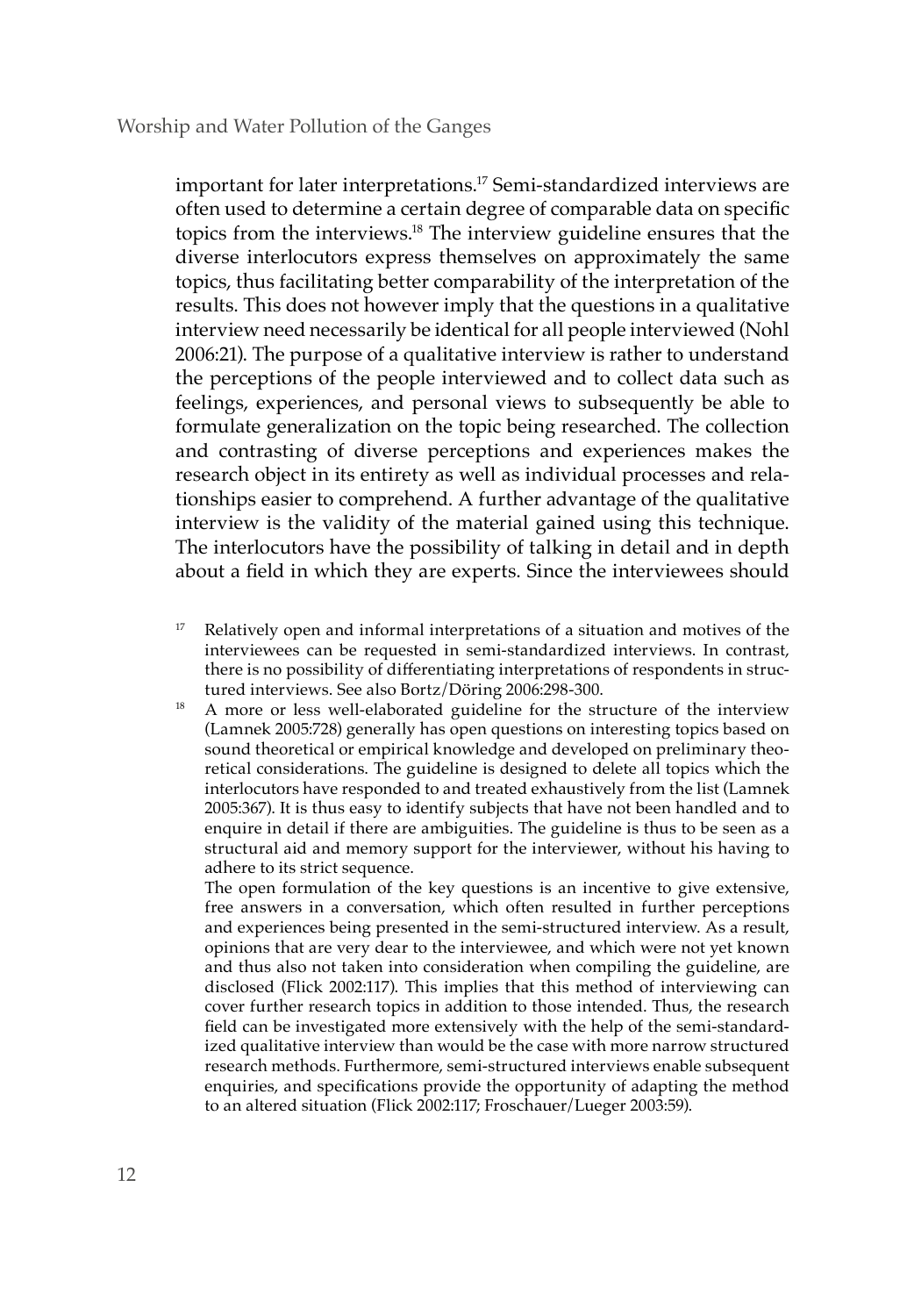only speak for themselves, and only be influenced marginally by the researchers, experience has shown that the reports are open, honest, and above all personally formulated, which leads to hardly distorted results (Froschauer/Lueger 2003:59).

The objective of the interviews was to obtain personal evaluations of the ecological condition of the Ganges as well as an estimation of its possible impact from people whose work is concerned with this topic, who have made it their voluntary task, or from religious specialists concerned with the worship of the river. I also hoped that the interviews would supply indications on what the experts consider of primary importance, how they evaluate the state river cleaning programme GAP and to what extent their perceptions of the ecological condition of the river are shaped by religion. Overall, a possible connection between religion and environmental protection and nature conservation should be searched for, thus establishing starting points for religious and ecological educational work.

In the light of the complexity of the topic being studied, qualitative research claims to make the investigation procedure so open that justice is nevertheless done to the complexity of the research subject. The to-be-investigated object per se, its characteristics, its daily context as well as the specific question of the research are decisive for the selection of the methods (Denzin/Lincoln 2003:13). Qualitative research methods enable holistic, in-depth insights into what occurs in a specific field of research because they are open and investigative. They always focus around what the interviewees consider relevant, how they observe their world and what characterizes their lifeworld (Froschauer/Lueger 2003:16). Qualitative researchers attempt to interpret lifeworlds based on the significance attributed to them by the people affected. This is why the investigation is conducted from the system or the natural environment of the research subject or the interlocutors (Froschauer/Lueger 2003:16). Qualitative social research is therefore targeted at strict investigation of socio-scientific subjects of research from "the inside" (Flick 2002:48-51).

Cultural and social anthropology has developed two methods of approach to achieve this, namely the etic and the emic consideration of the specific socio-cultural phenomenon. In the etic approach, the criteria and modes of thought from one's own culture are brought to the to-be-investigated culture or society from the outside. Emic on the other hand refers to descriptions of a culture or a system that originates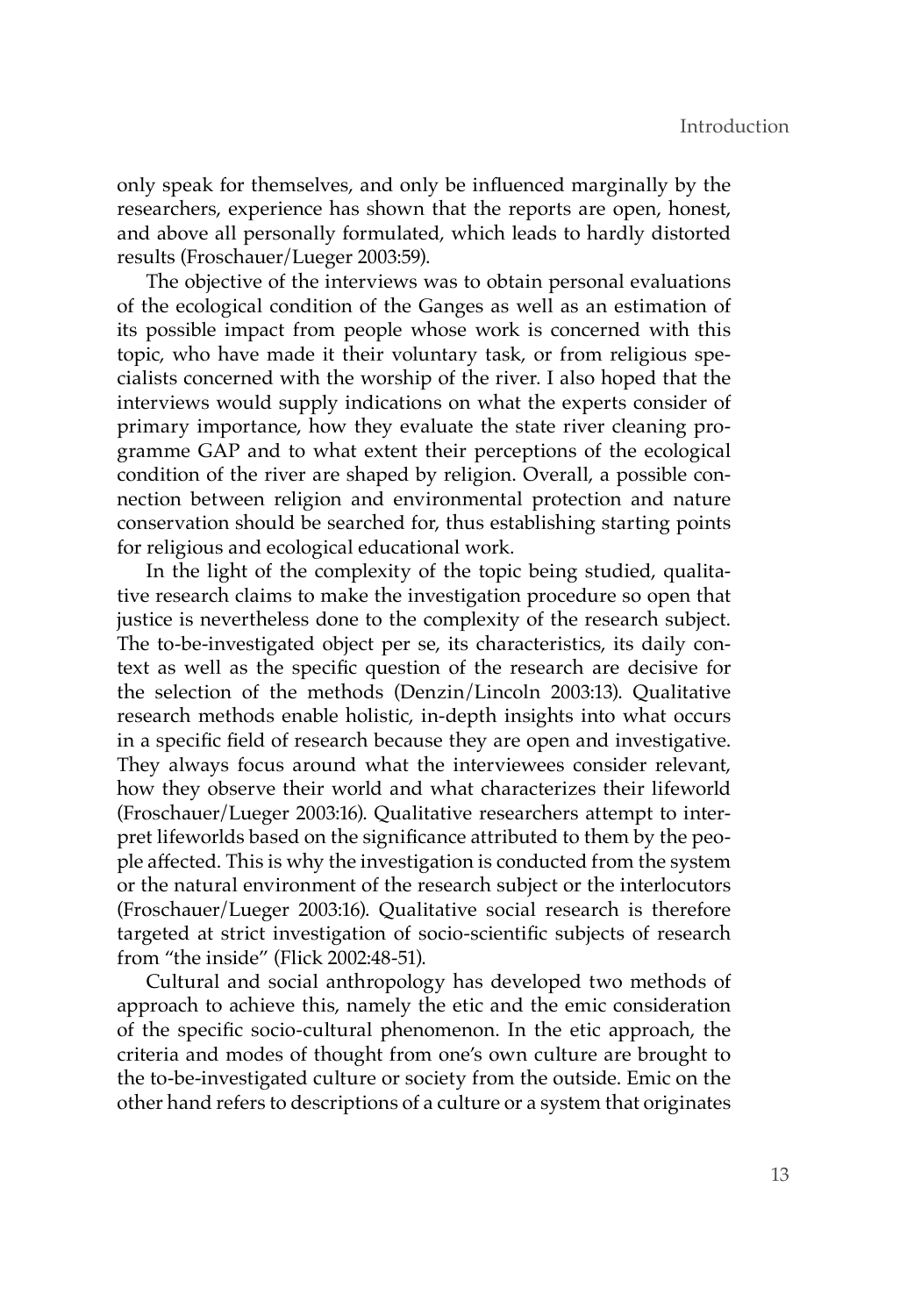from an insider and thus from the inside of a society (Leibniz University Hannover n.d.).

The interest in the interviews is also concentrated on understanding culture-specific explanatory approaches personally given by the interviewed people to designate and understand phenomena (and inherent logic and differences). It is impossible to make a purely etic or emic method of representation in the process. This is alone discernible in the fact that the interlocutors speak about both their own perceptions and those of population groups to which they do not feel any attachment.

Qualitative research methods must thus be dynamic processes to be able to obtain the desired results and cannot be reduced to a few specific techniques. Qualitative social research makes use of numerous sources, means and investigation methods with the aid of which routine matters, implications and problematic events in the lives of specific individuals can be presented in detail. Nevertheless, despite this exceptionally large number of investigation methods at its disposal, qualitative research is primarily narrative in character and makes use of content analysis to interpret the contents of communications (Nohl 2006:20).

Qualitative data was collected in three ways for the study presented here. Reading and previous analysis of newspaper articles concerning water pollution of the Ganges River were the starting point for the compilation of the interviews with practitioners and experts. Furthermore, supplementary conversations were held at ghats to gain, for example, an as undistorted as possible impression of life there. Moreover, to make observations of the religious significance and ecological problems of the Ganges River, I attended, for example, festivities such as the *Ganga Dashahara*.

#### **The Selection of the Interlocutors**

The composition of the sample of potential interviewees is of central importance for the research process.<sup>19</sup> To obtain as comprehensive an image of the investigated research object as possible, qualitative research necessitates the considerations of different perspectives because "quali-

Significantly more men than women are active in the areas researched which is why far more men than women were interviewed in this study.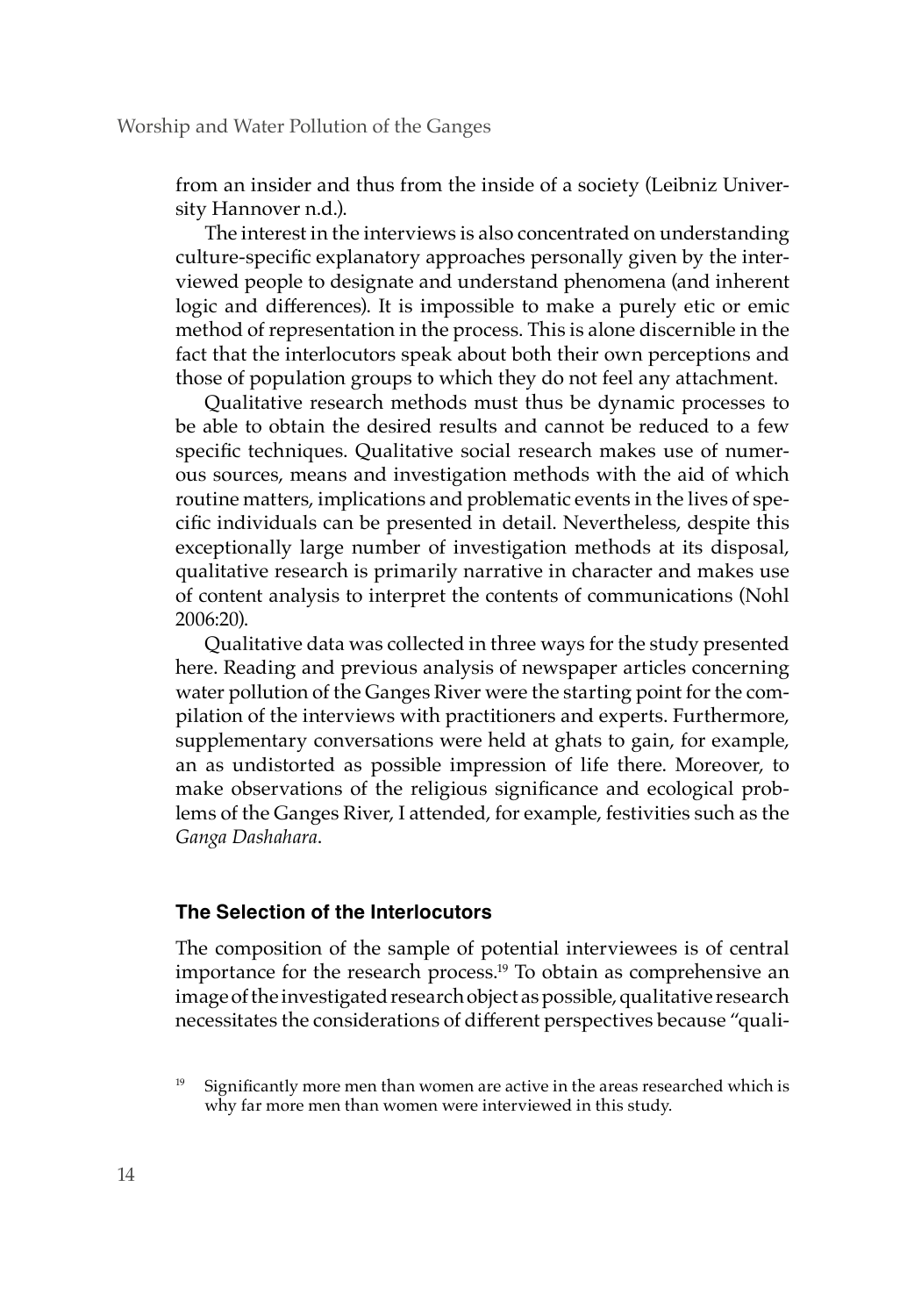tative research takes in account that viewpoints and practices in the field are different because of the different subjective perspectives and social backgrounds related to them" (Flick 2002:19). There are, of course, many people linked to the Ganges by their work. Members of these diverse professions possibly experience and evaluate the pollution of the Ganges differently, subject to their personal respective field of work. Therefore, the collection and comparison of perspectives from the diverse professional fields is necessary to be able to understand and evaluate the pollution and religious significance of the Ganges in its entirety.

The numbers of participants in this study as well as the fact that they live in Varanasi, and furthermore all have the same ethnicity, already indicate that this study is not targeted at obtaining universally or generally valid results or information. Instead, using the material collected, it is intended to present experiences and perceptions of other people who are probably very similar to those who work in the same positions in the examined area. Nevertheless, other people's written words on narratives and statements are always subject to a considerable degree of interpretation and personal evaluation by the respective author. The presented results are thus in principle always disputable.<sup>20</sup> That the results are not universally valid is obvious. But they give an insight into individual experiences, the material generated makes characteristic features visible and suggests interpretations. This is where there is productive potential. The scientific aspect of the procedure consists of the methodological reflection and the comprehensible representation of analyses and interpretations. This implies that, when reading this book, one must take into account that the presented statements are not *the* perceptions of the religious Hindus but merely insights into the personal worlds of experience of a few interviewed Hindus who work in the field of worship and/or are active against environmental pollution and report about this issue. These insights are however extremely informative and revealing when answering the question how the people working as experts and insiders in these fields see the relationship between ecology and religion, how they evaluate the ecological condition of the river, and how they estimate the state of awareness within the population regarding the water pollution of the

For this very reason, I do not claim that the results presented here in this study are representative in the statistical meaning of the word.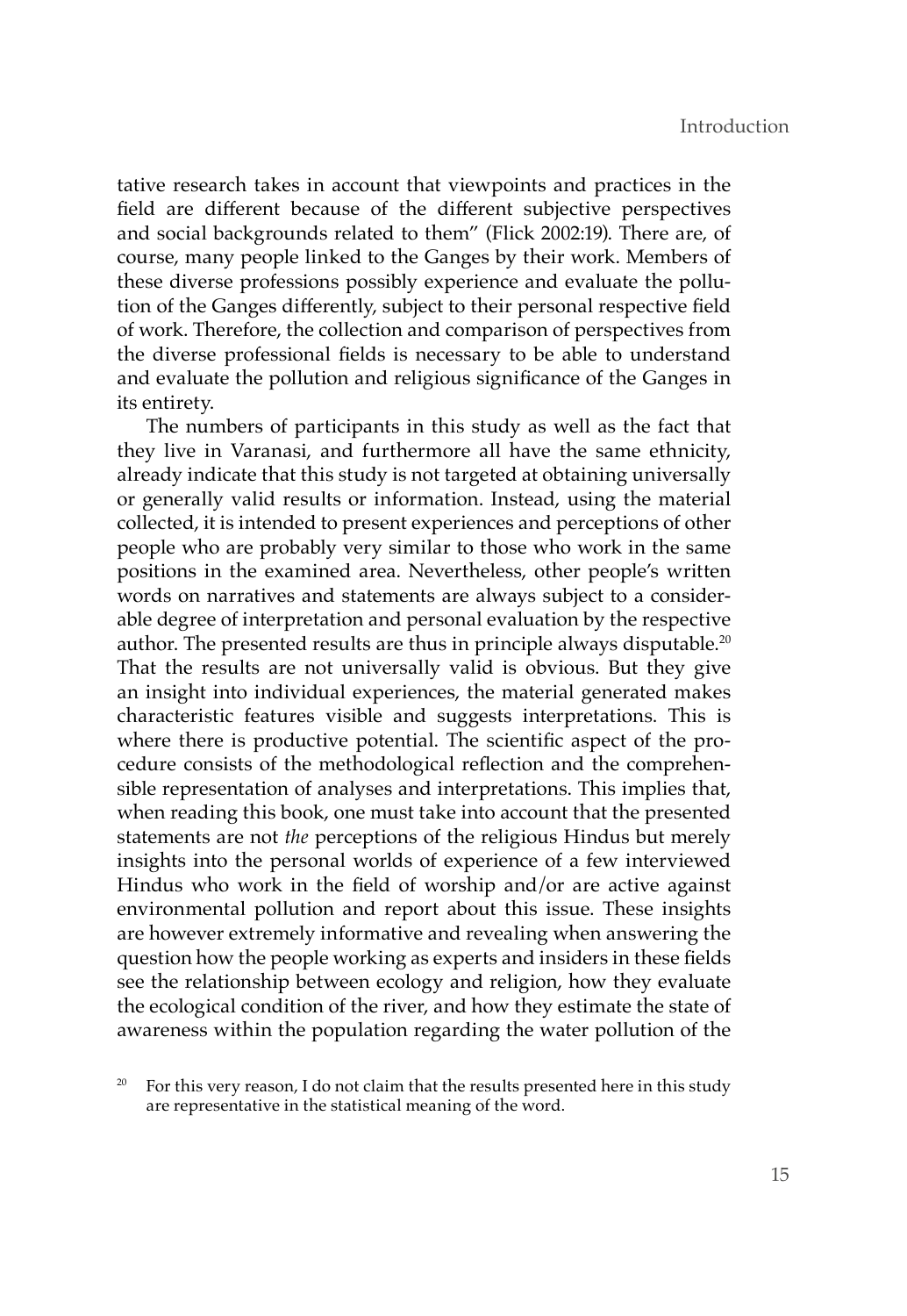river. It must be noted that not all interlocutors were contacted at the same time, because it took a considerable period to locate them. Many of my interlocutors were able to name people from public life, activists, or people engaged in another manner, whom I subsequently contacted. I considered it crucial to firstly verify if they were indeed suitable for an interview. Although the individual experts had been selected as representatives of their specific professional group and as such, also selected to speak as experts for their group, one must bear in mind that single individuals can never express or reflect the perceptions or the experiences of all members of a specific group.

# **The Preparation and Design of the Interviews**

The guideline for the interviews had to be prepared so that it prompted the experts to talk about their perceptions and attitudes, i.e., their personal estimation of the correlation between religion and ecology, $^{21}$  the ecological condition of the river, the public discourse as well as the environmental awareness of the population. A "guideline prototype" for the interviews was initially drawn up based on a comprehensive theoretical examination of the situation – prior to and parallel to contact with potential interlocutors. This is divided into four major issues:

- 1. The ecology of the Ganges (a) as a personal judgement and (b) as the presumed judgement of the population;
- 2. The religious significance of the Ganga (a) as a personal judgement and (b) as the presumed judgement of the population;
- 3. The link between the religions significance and ecological condition of the Ganges;
- 4. The discourse on the treatment of the subject in the public, based on the results of a preceding analysis of newspaper articles.

During the interviews, it became evident that the journalists discussed a further major issue which they considered important for their news-

 $21$  The questions often had to be altered slightly, in particular for this sub-topic, because it became evident that the mutual influence of religion and ecology was an issue many of my interlocutors had not often thought about and also not deliberately questioned.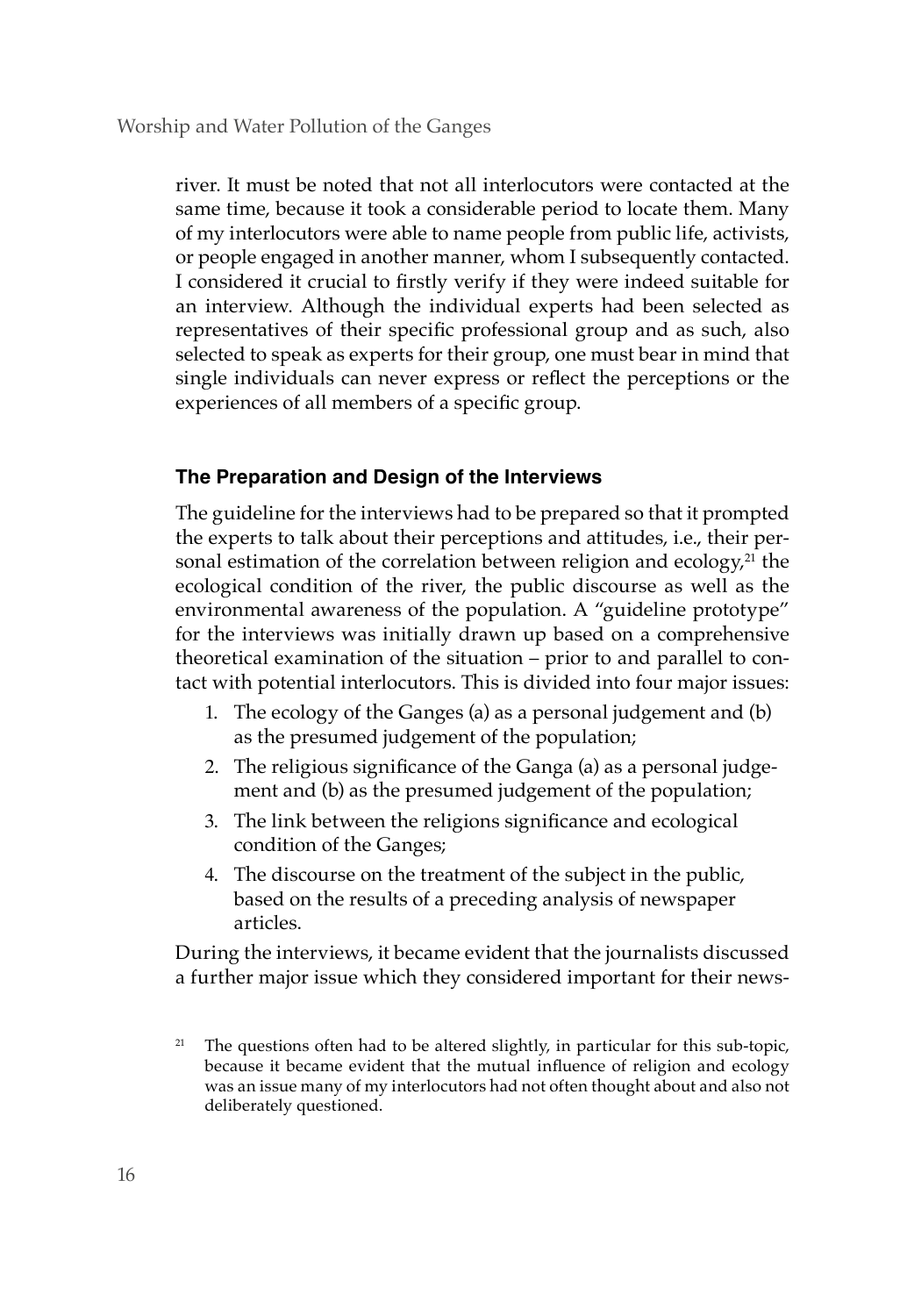paper and which was an urgent concern for the representatives of the authorities, namely to report about their authority in the media.<sup>22</sup>

The formulations were deliberately left open and general to give the interlocutors the greatest possible freedom for their own contributions during the interview. The questions were asked to ensure that a good interview preparation was guaranteed, but this did not imply that they had to be given in the exact wording or in the given order, because an individual approach to each interview situation or the interlocutor should definitely not be prevented.

A total of 26 Indian practitioners was selected and contacted. The interlocutors received a precise explanation of the research project and the aim of the study as well as the background information for the interest in their personal experiences and opinions to ensure that the greatest possible transparency was attained. They were told that they were to be consulted as experts in their field of work. Based on the prototype, diverse guidelines for each professional group could be drawn up at the end of the preliminary work.

#### **Conduction of the Interviews**

The interviews were conducted according to the Andreas Witzel's rules for interview design. These rules enable the use of flexible semistructured interviews, furthermore enquiries should be possible and one should be able to follow suggestions that first emerge during the conversation. Personal evaluations should be withheld and a nondirective form of interviewing performed (Flick 2002:94-96). The aim was to give the subjective perceptions of the interviewees as much space as possible and to animate them to speak of their experiences and opinions by further questions and confirming listener signals. In this case, Witzel speaks of "communication strategies which generate story-telling" (Witzel 01.2000). This is accompanied by "strategies aimed at generating comprehension", that is, enquiries that are a reaction to unclear or contradictory statements by the interviewee or which result from the theoretical knowledge of the interviewer.

The design of the guideline was altered slightly and adapted to the individual situation of the respective interview group a number of times during a trial period.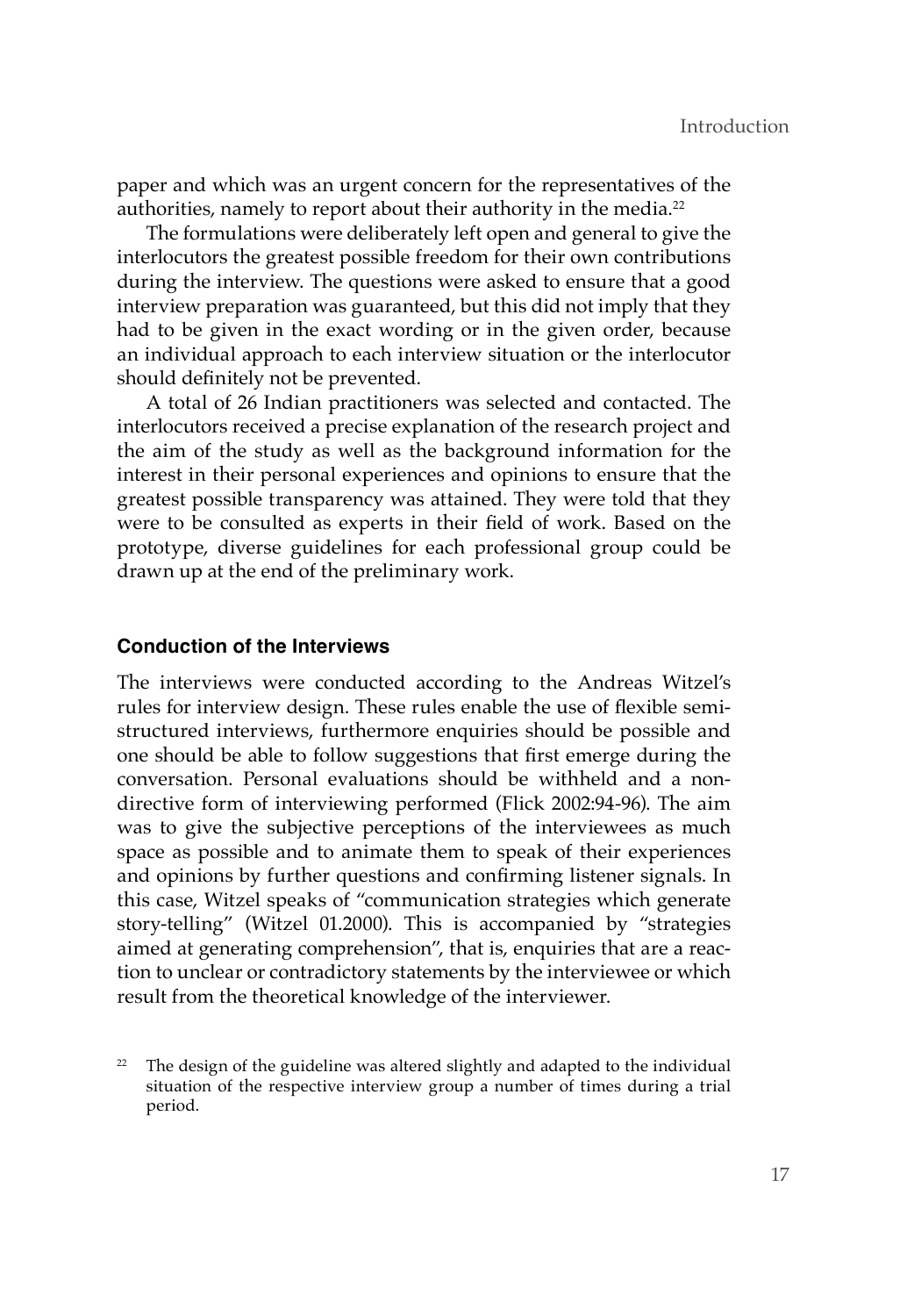Worship and Water Pollution of the Ganges

With these intentions and strategies in mind, a total of 26 interviews was held in either Hindi or English, subject to the language my interlocutor preferred, between 8 May 2007 and 26 June 2007. Most interviews were held in the office or at the workplace of the respective participant in Varanasi, although some interviews were also recorded at the home of the informants.

All, excluding two, participants agreed to the recording of the interviews, thus they were digitally recorded.<sup>23</sup> This procedure firstly ensured that I could transcribe the collected data correctly and completely, and secondly that I could concentrate fully on the conversation without constantly having to take notes.<sup>24</sup>

The majority of the participants were interviewed at their workplace and in their professional capacity. Furthermore, many of them are officers or employees in the public sector but also active in organizations that are critical of the government, therefore it was considered indispensable that anonymity be offered to ensure that they could express themselves critically and honestly. For this very reason, each participant was asked at the beginning of the interview whether he had any objections to being mentioned or cited by named in the survey. Furthermore, I pointed out to the participants that all statements would be anonymized if they wished this to be the case.<sup>25</sup> Ultimately, however, every participant did agree to being mentioned by name.<sup>26</sup>

It was planned that the interviews would last about an hour. There was however a significant variation in the length of the individual conversations since the method of the semi-standardized interview allows a lot of freedom. The shortest interview lasted 47 minutes and the

- $23$  Only the representatives of the Waterboard Jal Nigam and in particular those of the Pollution Control Board were highly sceptical about recording the interviews or reacted completely dismissive. During the interview with the PCB, notes had to be taken and a recording had to be stopped or completely
- renounced. 24 Generally, during the transcription of the recordings, I was interested in the contexts of the statements. A very detailed transcription with every pause, every "hm," and clearing of the throat was not necessary for the processing of the issue.
- <sup>25</sup> From the onset, most of my interlocutors however had no objection to being mentioned and cited by name, although others only made up their minds at the end of the interview.<br><sup>26</sup> Only one person does not want his exceptionally critical statements disclosed
- under his own name.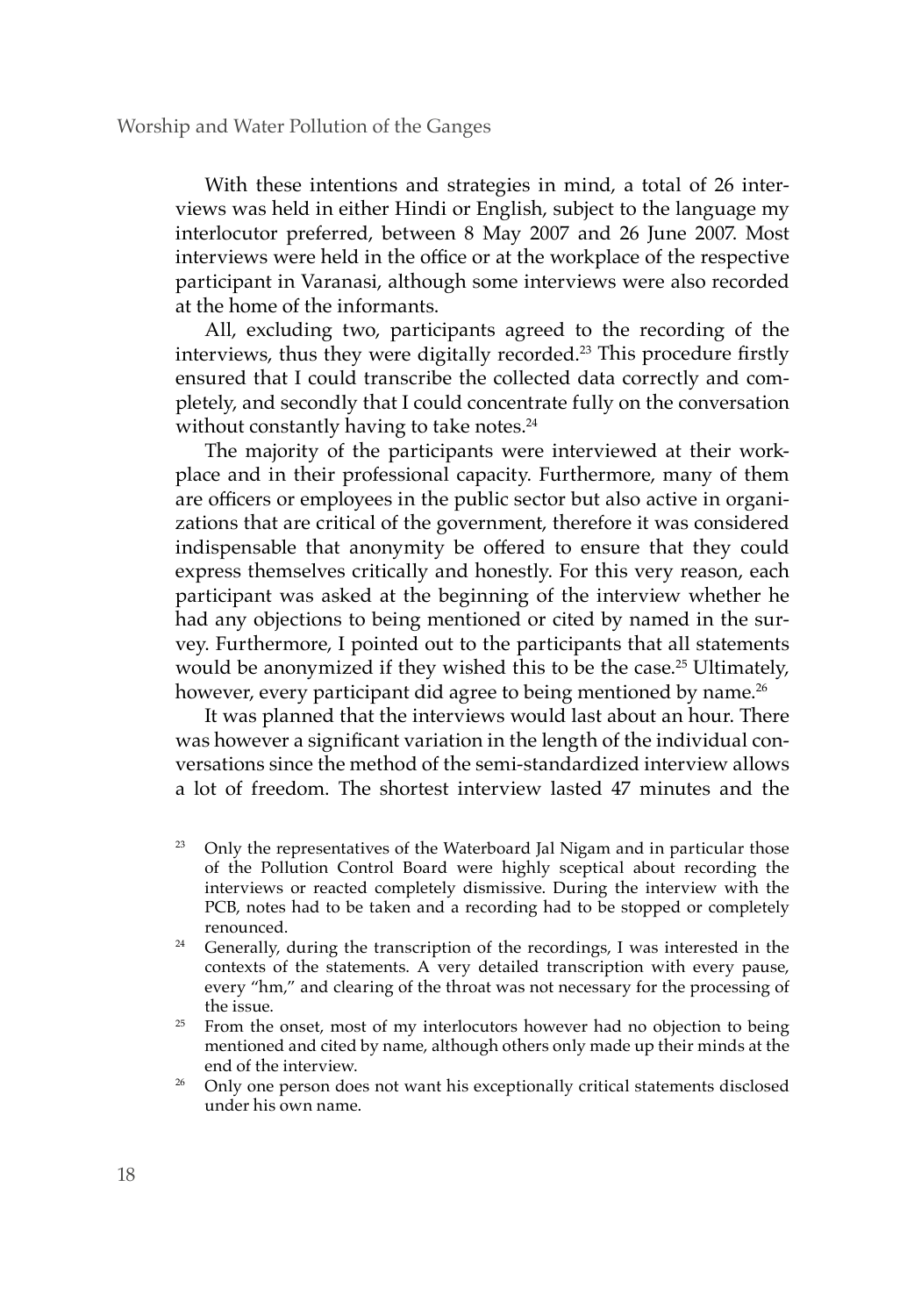longest three hours. Some interlocutors had to be interviewed twice due to a lack of time. The difference in the length of the interviews is, on the one hand, due to the, in part, extremely busy schedule of the participants and, on the other hand, also due to the personal involvement in each of the areas questioned and the individual willingness to supply information as well as knowledge of the situation.

All interviews were held as conversations between the interviewer and the interviewee. During the course thereof, specific and more detailed questions immediately arose in a natural manner and could be directly discussed. Although I interacted in the conversations when necessary, I attempted to ensure that I speak as little as possible to ensure that my participants were not interrupted or led in a particular direction. For the same reason, I avoided completing sentences that the participants had started. However, it was not always easy to demonstrate an involved presence and simultaneously to neither influence nor interrupt the conversation. Some interviews were less formal than others were, and particularly during these, I had to be extremely careful to maintain this strategy of limited interaction throughout. On the other hand, it was sometimes necessary to intervene verbally, for example, to direct the discussion towards specific topics or key aspects, to ask further questions at specific points to clarify ambiguous statements immediately, or to pose a direct linking question resulting from the preceding statement. Sometime the interviewee also asked me questions, in which case it was impossible to renounce interaction completely.

A conversation that was more fluid and active than the others rapidly developed in some of the interview situations. In one of the interviews, my interlocutor tended to answer my questions only directly and relatively monosyllabically, implying that I had to encourage him over and again to reveal his own experiences and opinions on the issue. In this specific case, many direct enquiries were necessary, thus my participation was much higher. The representatives of the *Pollution Control Board* represented an intensification of this type of interview, confirming the assumption that informants from the public sector are less ready to speak about their work. An elderly NGO employee was so upset by the pollution from which the Ganga is suffering and the fact that she is confined by the Tehri dam that he began to cry during the interview and we had to end the conversation and continue it at another point in time.

All participants revealed personal evaluations and assessments and appeared to have gained their – often critical – opinions by a mixture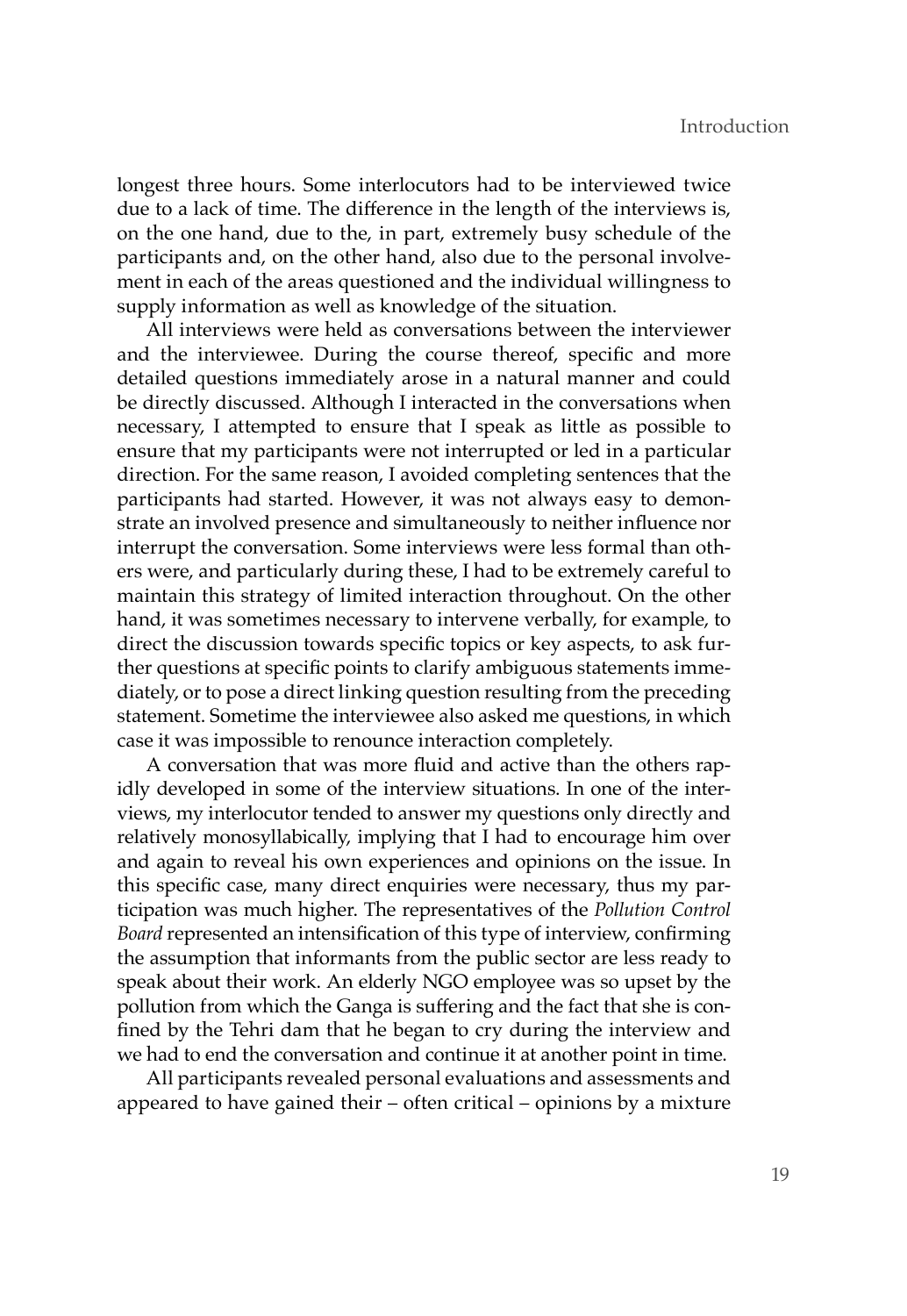of personal and professional perceptions. The sincerity and frankness of the majority of interviewees could be because they are all experts on the issue and that commitment or profession gives them a certain degree of autonomy allowing them to reflect critically and openly. Nevertheless, one could not overlook the fact that again the employees of the *Pollution Control Board*, although they are officially working on abating pollution, kept an extremely low profile and gave the impression that they if not wanting to conceal something, then at least did not want to speak completely open about specific topics.

The extremely diverse fields of activity and thus unequal level of knowledge in the different areas of the major issues imply that the interlocutors' statements are in part only difficult to compare. Instead, differing experiences lead to different personal backgrounds and can thus contain different perspectives, which in turn help to understand the investigated system better and more comprehensively due to the multifaceted perceptions. These factors had to be considered in the analysis of the interview material. Overall, one can however say that the participants all possessed a considerable degree of knowledge and working experience.

With only a few exceptions, the participants were very friendly, outgoing, helpful, and cooperative and spoke relatively freely about their experiences and perceptions. At the end of each interview, they all said they would be prepared for further contact should questions arise during the transcription or evaluation of the data material. Furthermore, some requested that they be informed about the course of the project.

#### **Evaluation of the Data Material**

Qualitative analysis implies ongoing examination of the data material. During the interview processes, the data is already deliberated. Subsequently, this is particularly intensively continued in the literal transcription of the interview texts. In this case, the texts produced by transcription were compared with the recordings yet again and any existing errors corrected. Ultimately, all interviews were then available in transcribed form and available as written data material for analysis.<sup>27</sup> The ongoing examination of the material during the interview

I have the transcripts available should anyone want to consult them.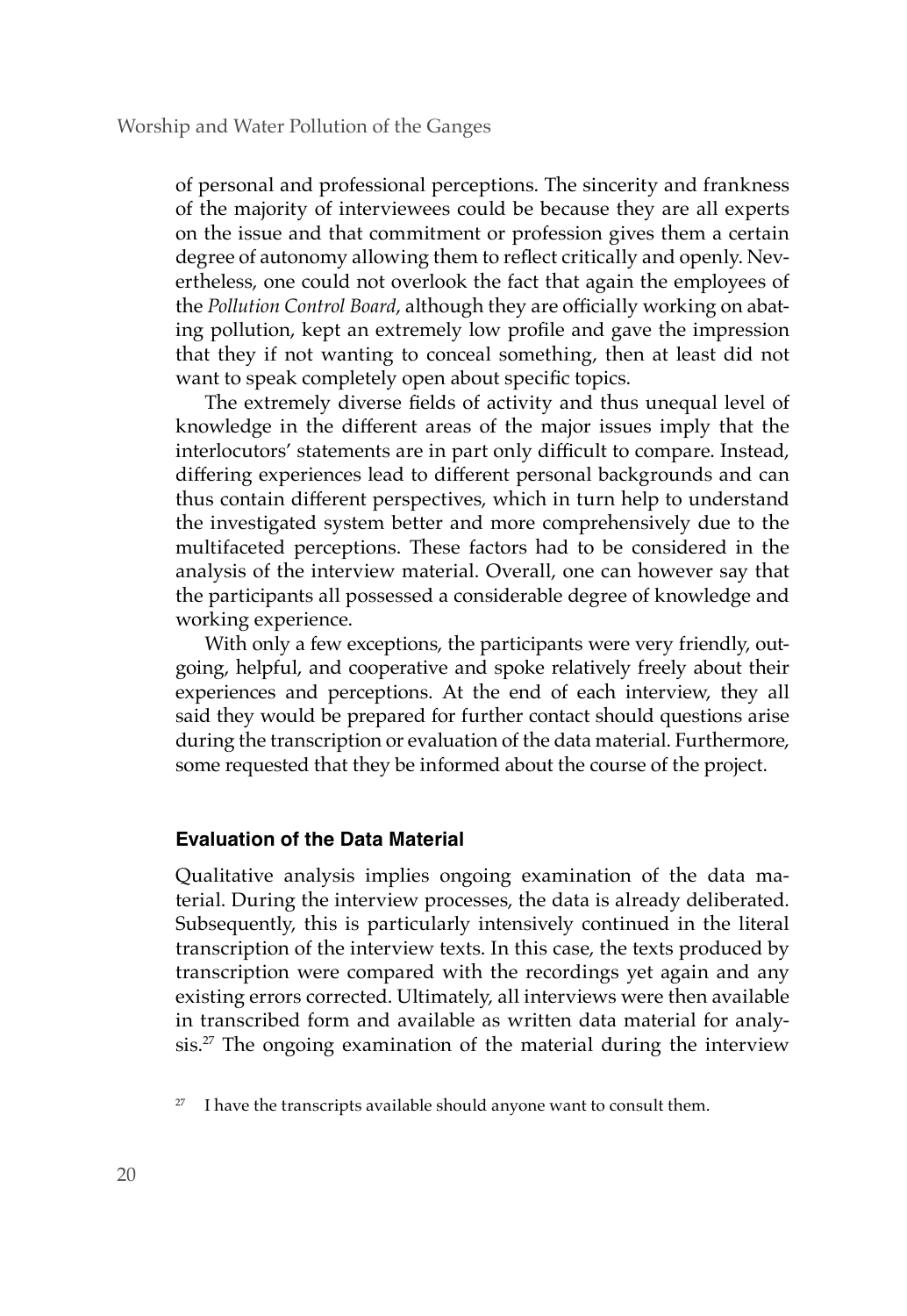and transcription processes implied that specific issues that promised to be of particular interest for the later interpretation could already be identified. In practice, this implies that the texts were worked through with the objective of category formation and that the data material was reduced. This procedure is described as an inductive process of decontextualization or the separation of text types<sup>28</sup> and results in the transcribed interview text ultimately being subdivided into major issues or units of meaning.29 The procedure has a further objective in addition to the initial structuring, namely to break up the interview texts, to understand them, and finally to obtain a grounded theory.<sup>30</sup>

Firstly, summarizing or test-reducing content analysis was used to paraphrase or generalize the interview texts. This led to the formation of individual categories that were important within the frameworks of the research issue and enabled the establishment of thematic headings for the paraphrased and generalized statements. This allowed me to obtain a good overview of the entire data material, which is important for the development of a structural system for the analysis of unstructured qualitative data.

After all 26 interview texts had been structured, the existing variations could be compared with each other so that similarities and differences were discernible. The interviews were divided into coding sequences, in which the speaker is always only devoted to one issue, for this purpose. This enabled the identification of categories that played a role in the majority of interview texts.

Although the development of many of these categories was naturally already determined by the guideline, the data material being to a certain extent in some ways deductive, that is, already categorized before the material had been reviewed, further numerous unforeseen

- <sup>28</sup> Such as, for example, Nohl 2006.
- <sup>29</sup> Such as, for example, Froschauer/Lueger 2003; Nohl 2006; Bortz/Döring 2006.
- <sup>30</sup> The research process is not linear but dialogic. The researcher asks his material questions in a similar way he would ask them of a person and receives answers that lead to his posing new questions. He asks preferably open questions. The incentive to formulate the questions is obtained when reading the protocols. The text is questioned from as many perspectives as possible and the answers subsequently analyzed using the described procedure. The dialogic procedure is a means to adjust the epistemic structure of the researcher to the structure of the phenomenon and brings it in line with itself. The thoughts on the fact are thus adapted to each other (Kleining/Witt 03.2007).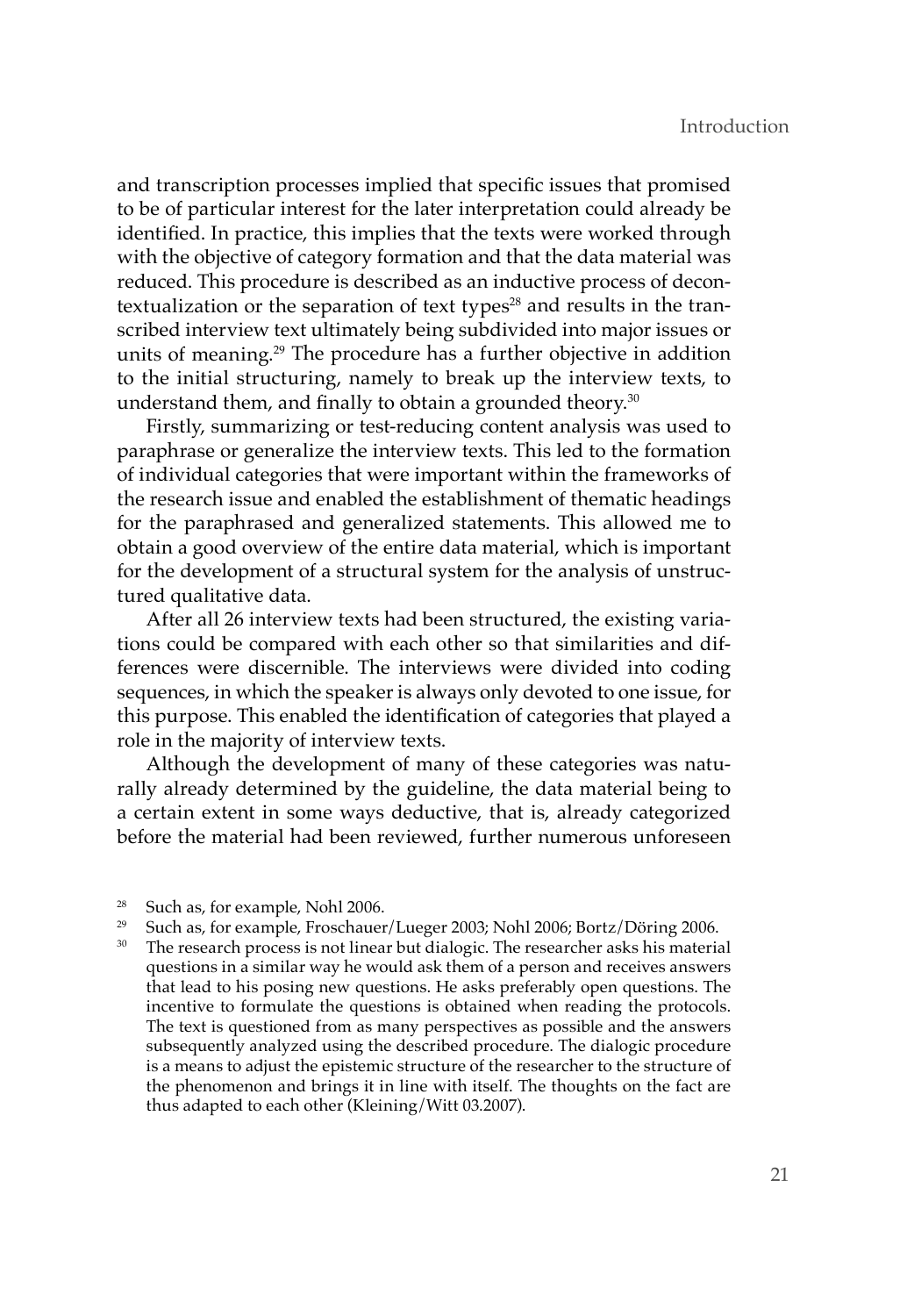categories could be identified in an inductive manner based on the interview material.31

A category only materialized during the analysis of the interviews if the majority of the informants from the respective group had a similar opinion or commented on the issue. Exceptional individual opinions, which simultaneously represented an antipole, have been highlighted and identified as such.

Subsequently, the data was reduced yet again within the frameworks of the content structuring by separating them from their respective context in the interview and combining them within an overall category system. In the process, the individual paraphrases were assigned to the corresponding categories with appropriate citations. It was then possible to interpret the thus gained data on specific issues.

It was possible to commence with the data evaluation after the structuring and sorting of the data material gained. However, it is by no means the case that the processes of organization and interpretation are two entirely separate and different processes in qualitative content analysis. On the contrary, both processes are intellectually interlinked and often occur at the same time. As a result, there was a certain degree of contextual association and intellectual comparison of the major categories of the interviews with the literature results used in this study. It was thus possible to already interpret and explain the experiences during the interview processes and the subsequent structural work on the interview texts. However, a broader interpretation only took place after the summarization of the interview materiel in the major category system. Firstly, the individual categories were investigated to see whether they could be divided into major topics and subtopics to obtain an impression of the diversity of the answers, experiences and attitudes of the different participants. This approach included questioning and reviewing statements for contradictory discourses, problematic or ambiguous material being sifted out in the process. Furthermore, I compared the answers of the diverse participants to the same questions with each other to determine consistencies and differences. This is referred to as comparative content analysis. $32$ 

<sup>&</sup>lt;sup>31</sup> Deductive means that one is guided by theory and brings an elaborate system of categories to the to-be-investigated text material, whereas inductive on the other hand means that one sifts through the text material and searches for units of meaning (Bortz/Döring 2006:151).

<sup>32</sup> See Nohl 2006:50.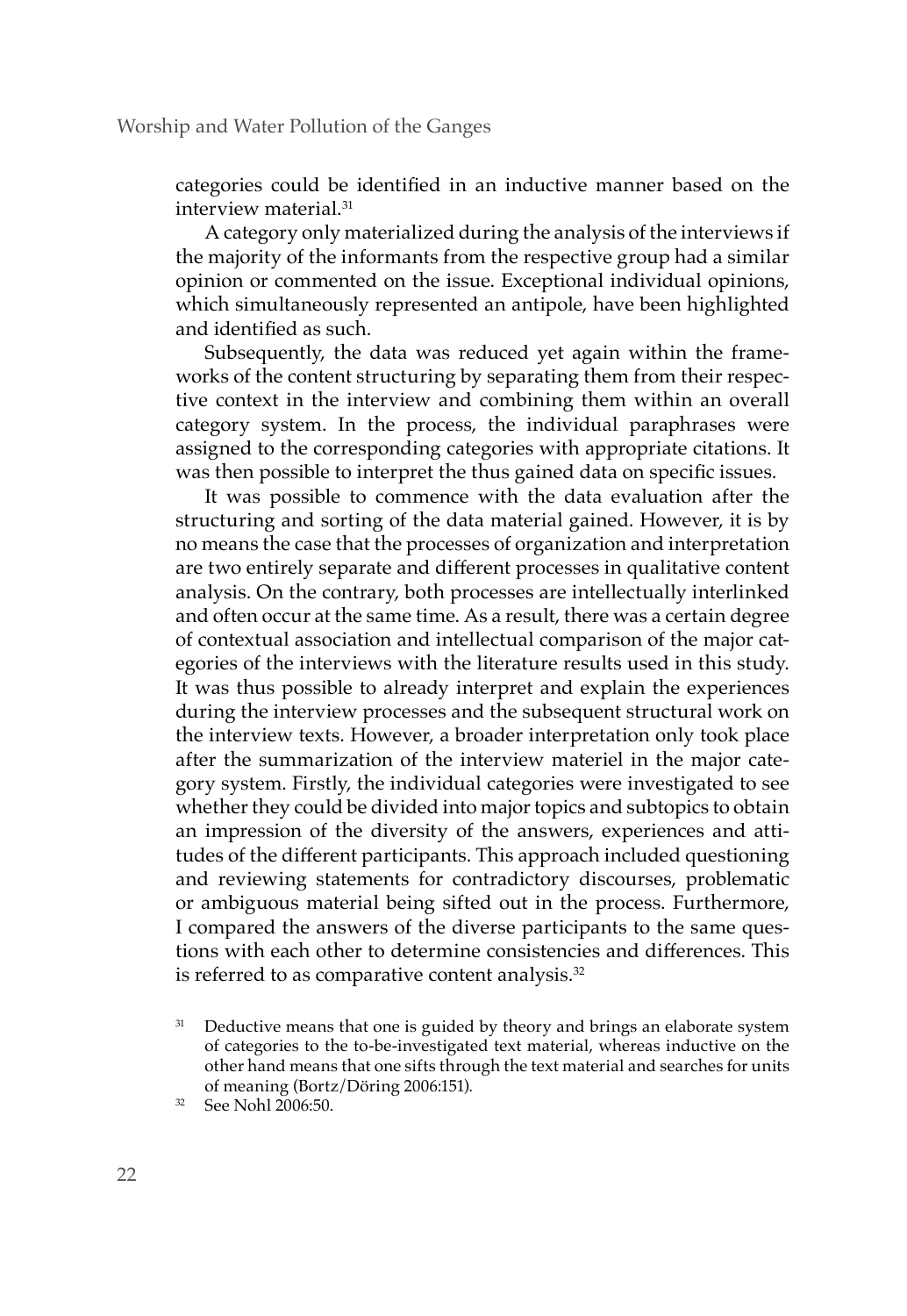At this point, it must be emphasized that the answers of the 26 participants were congruent to a considerable extent. Furthermore, they were mostly identical with the information gained in the literature.

The texts used were also interpreted contextually. In this analysis, structural descriptions and statements are linked with their social, cultural, and political meaning (Nohl 2006:51; Froschauer/Lueger 2003:102-106). The objective is to identify standards or principles when and in which connection specific statements were made and how they were linked to certain events or social relationships.<sup>33</sup> The aim of this analysis was to interpret the responses of each participant in order to be able to develop connections between discourse, specific circumstances, religious views, and social interrelationships.

## **Synopsis**

The discussion of the analytical results could be commenced after the interviews of the four groups of participants had been analyzed and transcribed. A new structure had to be developed for the discussion of the analytical results to enable the combination of the results of the four groups. Therefore, the categories of the individual analyses were combined in a comprehensive category system. This implied that categories within the discussion had to be taken apart and spoken material on specific issues newly combined because it is in the nature of an interview strategy that the interlocutor does not respond strictly to the questions or establishes interconnections between the individual subtopics.

The individual topics from the analysis are extremely closely interlinked and different subtopics overlap or correlate with different partial areas of the topic at diverse places. Different aspects of the topic also affect numerous partial areas, subject to the perspectives of the interviewed people. The aspects are so extensively interlinked with each other because individual subject areas change when viewed from different angles. During the review of the interviews, their results and the first categorization, this interlinking and influence, which the

<sup>33</sup> During decontextualization, care had to be taken that specific statements were not taken out of their context too extensively, which would prevent an appropriate analysis. If it became apparent during interpretation of the decontextualized material that the context was unclear, I had to refer to the original interview text again and re-contextualize the statement.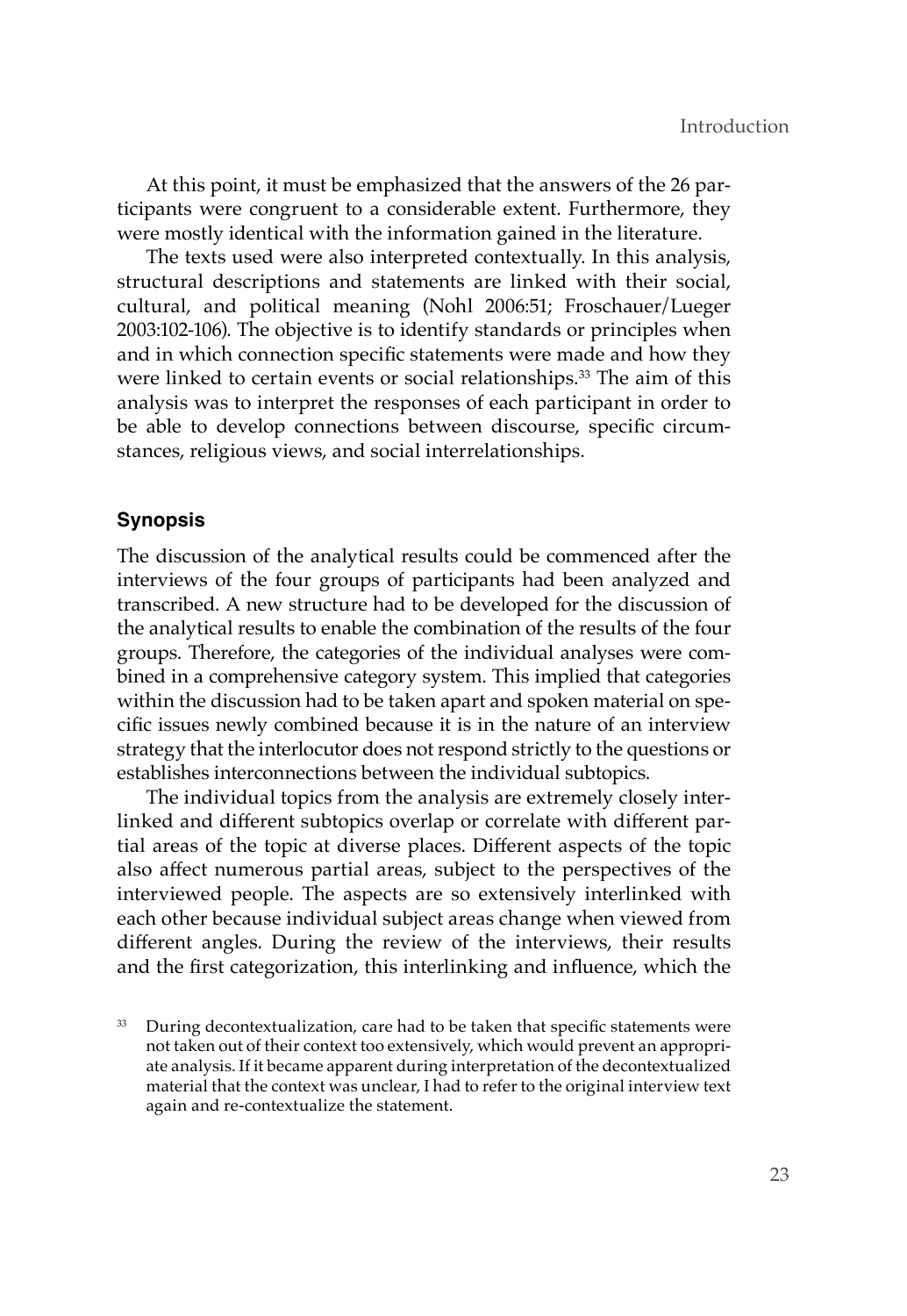individual aspects have on the perception of the interviewees, became even clearer. For example, the individual subject areas merge in the perception of the interlocutors. Therefore, individual partial aspects were separated from the categories during the discussion. These had to be mentioned under another angle of vision in the main categories. Nevertheless, all categories were used, some however left as entire categories and only discussed under the main category, others subdivided and their partial aspects and statements discussed under diverse main categories because the diverse partial aspects or angles of vision would otherwise not have been weighted enough in the original categorization. Thus, the perspective on the statements of the interlocutors had to be changed yet again.

This implied that the structure of the, in part, very detailed categories in the analysis had to be abandoned in the discussion of the results of the analysis and main categories found, in which numerous issues could be combined. (Nevertheless, it did occur that items related to two main categories then had to be subdivided into them.)

The second reason, which made the development of this main category system necessary, was that not all categories could be included in all analyses. This was most clearly discernible in the analysis of the interviews with the journalists. They, in contrast to the other interlocutors, spoke extensively about their personal work situation. The representatives of the authorities on the other hand were the only group that refused to answer some questions.

#### **Field Description**

I selected Varanasi (Banaras) for the data collection because I was of the opinion that the discussion about the possible interactions between the religions significance and the ecological pollution of the Ganges would be reflected exceptionally clearly in this city that is so very sacred to Hindus.

Varanasi – also called Kashi by believers – is considered the city of light.34 It is closely linked to Shiva and is one of the oldest, permanently inhabited cities in the world (Parry 1994:11). It has been at the centre of the Hindu belief since the 6<sup>th</sup> century B.C. (Eck 2006:21).

Kashi is believed to be the city that illuminates in divine splendour (Hertel/ Humes 1998:1).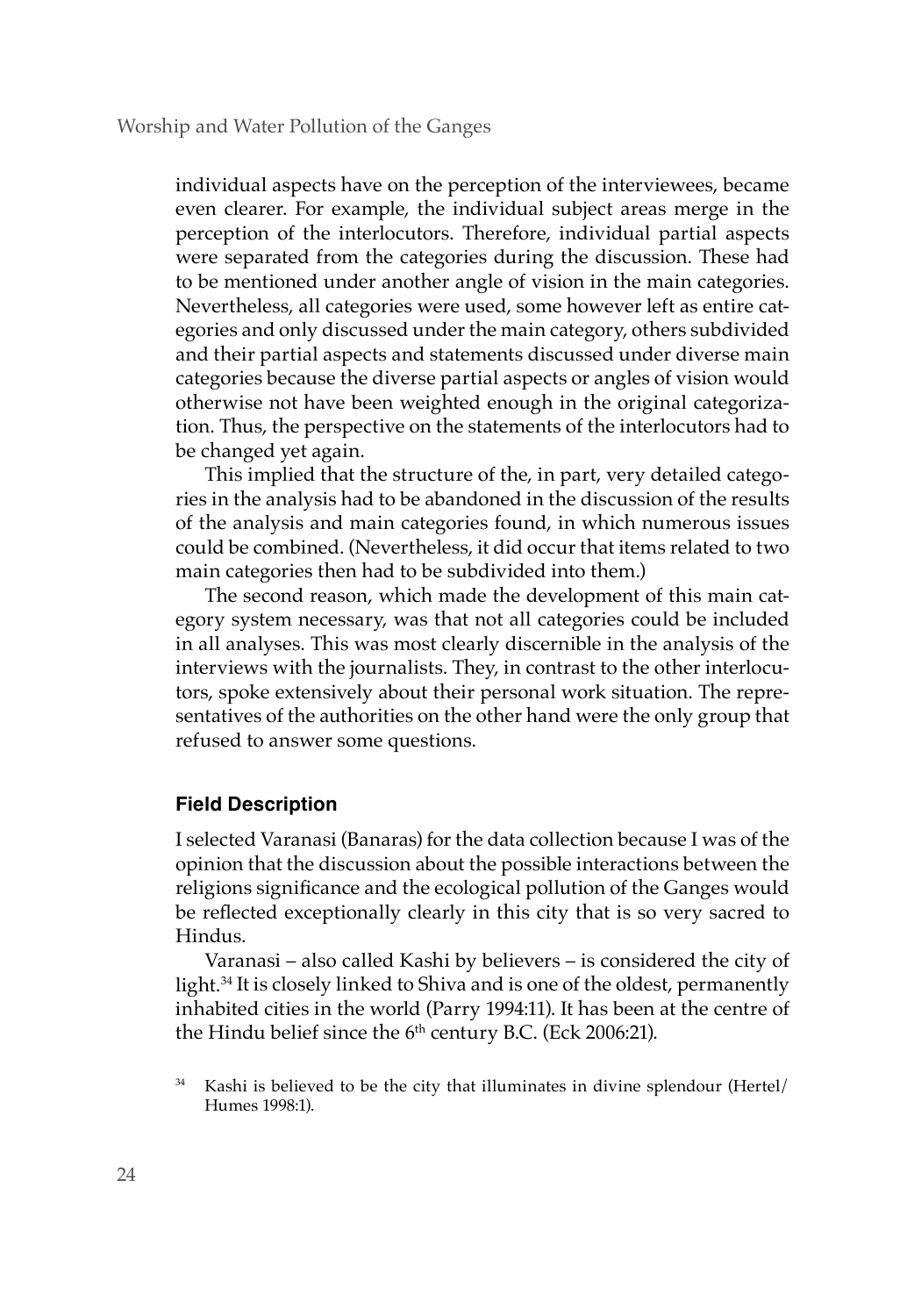Hindus come to Banaras to perform an entire range of lifecycles but also everyday rites. Death rites are extremely important in this respect (Parry 1994:1). Many elderly people come to Varanasi to die there in special hospices because everybody who dies there is blessed by Shiva's blessings and attains *Moksha,* that is, his soul finds redemption. A ritual bath in the Ganges in Varanasi is considered particularly purifying and auspicious because the river bends and flows northwards back towards its source for a short period in the city, before recommencing its actual route eastwards (Hertel/Humes 1998:3).

The Municipal Corporation of Varanasi (the *Nagar Nigam*) was established in 1860. The city developed a modern infrastructure towards the end of that century (Uttar Pradesh Jal Nigam n.d.). As a, in comparison to other Indian cities, relatively slowly growing metropolitan centre (Parry 1994:33) without a larger concentration of industrial enterprises, some problems which are virulent in other Indian cities, such as the relatively large-scale unplanned construction of settlements and extensive industrial pollution, have a less dramatic impact.<sup>35</sup> The environmental problems in Varanasi are nevertheless similar to those in most other large Indian cities: seasonal water shortage, water and air pollution as well as waste lying around in the streets of the town.

The *Jal Nigam*, the waterboard, a subdivision of the *Nagar Nigam*, maintains both the water supply and the wastewater system. This authority was founded by the Federal Government of Uttar Pradesh in 1975 and operates under the *Uttar Pradesh Water Supply and Sewerage Act* of 1975. The densely populated urban centre of Varanasi, with its old water pipes and sewage lines, was a particular challenge for the *Jal Nigam.* The main tasks of the *Jal Nigam* are the planning, preparation, and implementation of water supply and wastewater disposal projects together with their financing, control as well as the maintenance of existing facilities.36 In return, the *Jal Nigam* has the right to inspect all

- A modern infrastructure with electricity, water pipes, roads, railway lines, and a wastewater disposal system was introduced in Varanasi at the end of the 19th and beginning of the  $20<sup>th</sup>$  centuries. Many of my interlocutors are of the opinion that the sewage pipes were still the same as those way back then and that the majority dated back to the 1920s.<br><sup>36</sup> Due to power failures or maintenance problems with the wastewater treatment
- plants, wastewater is often only partially treated or not treated at all and discharged into the Ganges via so-called bypass drains – "escape valves that officials and industrials use to give the appearance of functioning treatment units" (Alley 2002:3).